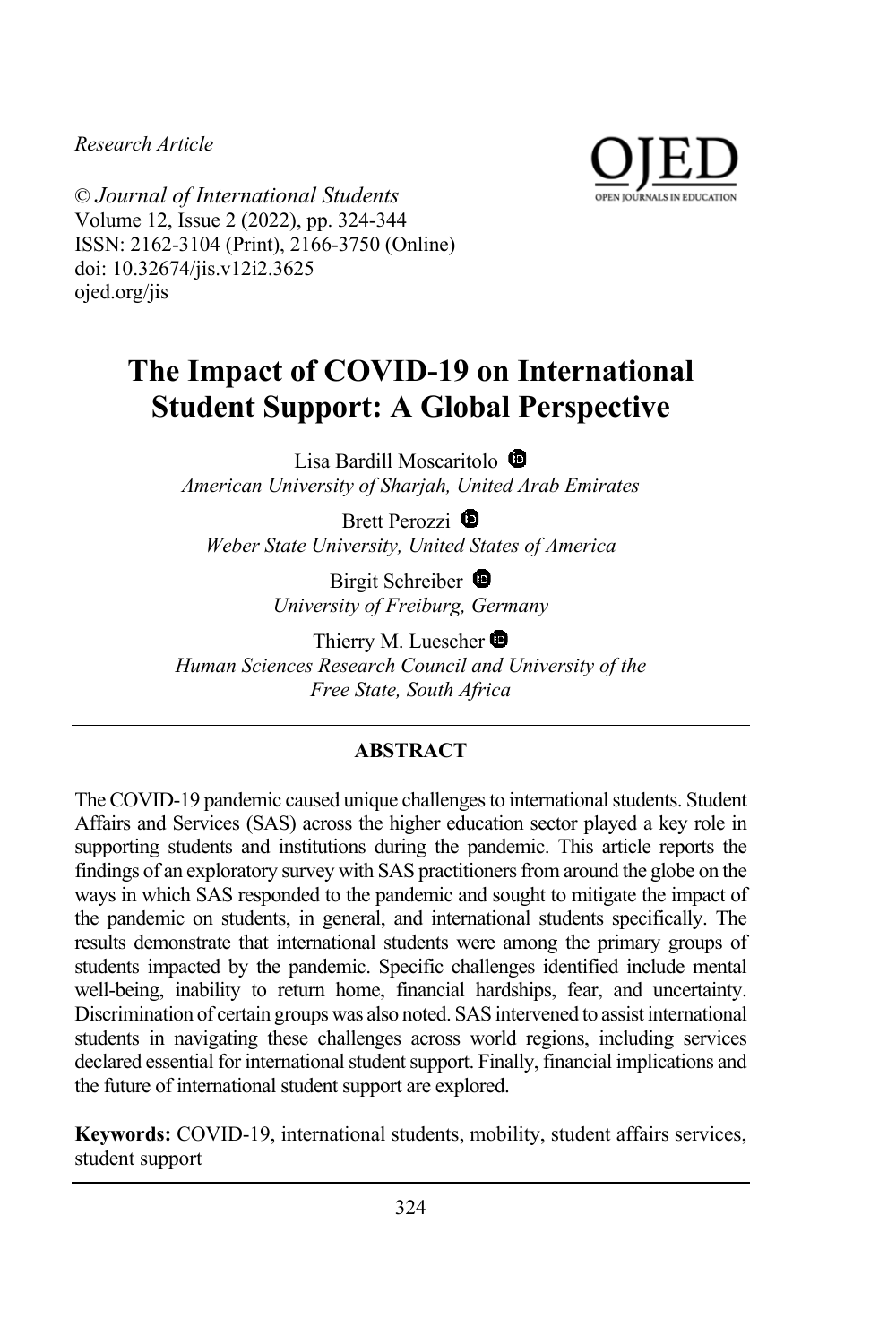COVID-19 wreaked havoc on higher education (HE) as it did on most areas of society, communities, and nations (Blankenberger & Williams, 2020; Ly, 2020; Marinoni et al., 2020; Organisation for Economic Co-operation and Development [OECD], 2020). In the course of 2020, an overwhelming number of national and international reports from various institutions, and governmental and not-for-profit organizations demonstrated how the pandemic was impacting international student experiences, travel, and overall mobility, describing it as a "Seismic Impact" (Fischer, 2020, p. i). Tesar (2020) argued that universities can no longer expect large numbers of international students on their campuses and need to adjust to different realities, as the implications from COVID-19 "shattered the overall structure of our degrees and programs and units, our plans, our academic rules and processes" (p. 556). The international student experience has changed along with the higher education context, and student affairs and services (SAS) practitioners who work in the international student domain have to adapt. International students are defined throughout this study as any student "who has crossed borders for the purpose of study" (Rebolledo-Gómez & Ranchin, 2013, p. 1).

The study's objectives are to capture how SAS colleagues around the world were responding to the impediments facing international students during this extraordinary time in history, establishing a base knowledge of contextual differences, and informing future practice.

## **LITERATURE REVIEW AND CONTEXT**

SAS administrators are integral in managing emergencies and crises impacting students and higher education institutions (HEIs) (Treadwell & O'Grady, 2019; Zdziarski et al., 2007). It was evident in the early days of the onset of COVID-19 that this was no ordinary crisis and that there would be long-term global impacts on student mobility, internationalization, and international students.

As much as internationalization is not only conceptualized in quantitative terms (Brandenburg et al., 2019), it is impressive to note that in 2017, there were 5.2 million international students globally, which is more than a 60% increase from 2 million in 2000 (OECD, 2020). The top destinations for mobility are the United States, the United Kingdom, Australia, France, Germany, and the Russian Federation. There is also considerable consistency in the top countries of origin of international students over the past decade, whereby the number one source country of international students is China, followed by India, South Korea, and Saudi Arabia (Krsmanovic, 2021; OECD, 2020).

Researchers point out the importance of international students in academic communities through their invaluable impact on "diversity and internationalization of their classrooms" (Hsiao-ping et al., 2015, p. 1; Seeber et al., 2016). Other benefits include enhanced revenue for HEIs, prestige and rankings, increased talent and economic viability for the country and region, and personal development for students (Brown & Jones, 2007; Chao et al., 2017; Choudaha, 2016; OECD, 2020). Most recently, Brandenburg et al. (2019) discussed how the benefits should be expanded to include the socio-cultural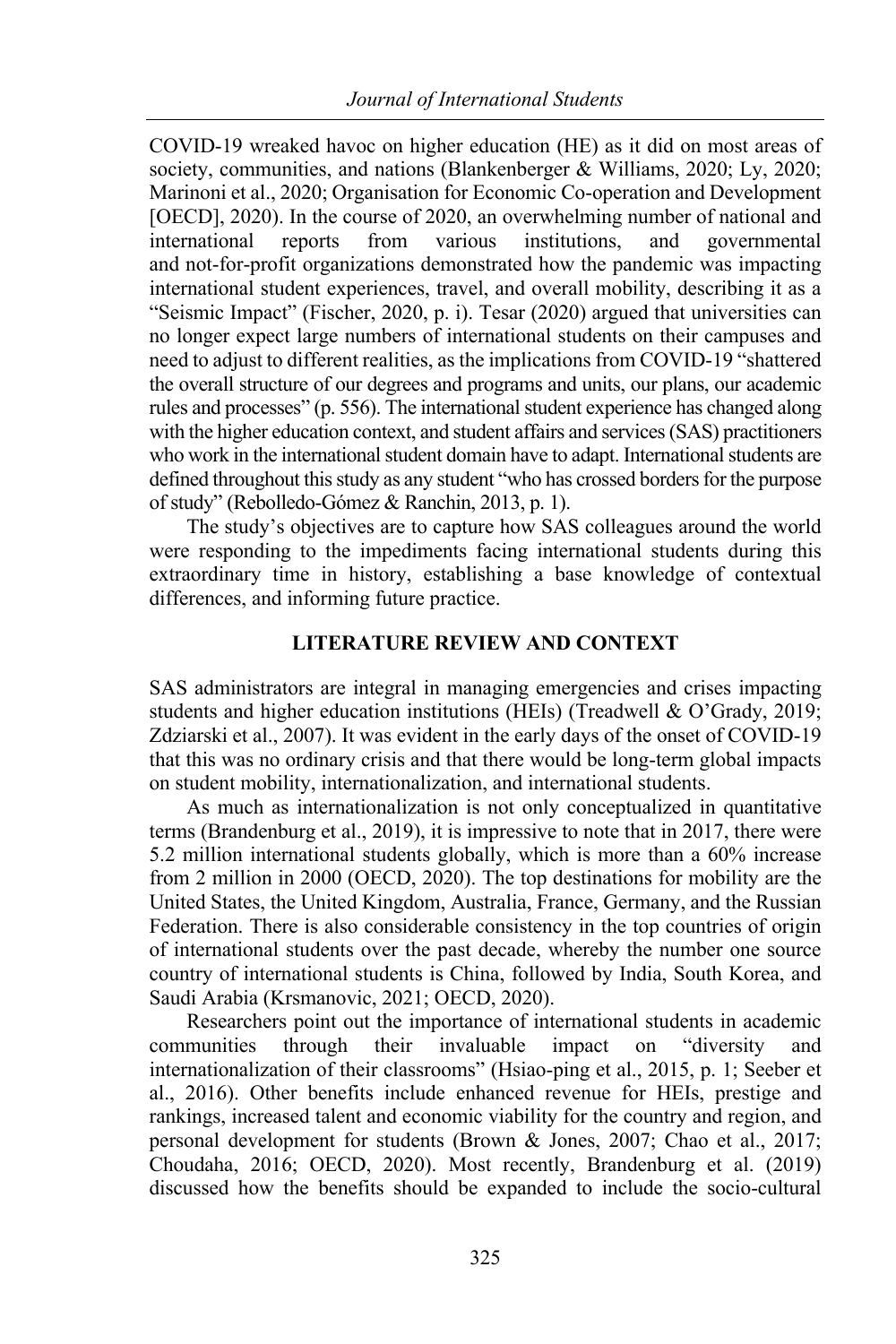impact through volunteerism and community engagement, and de Wit (2019) suggested that it should include "global learning for all" (p. 7).

HE and SAS practitioners are central in supporting international students in their personal, social, and academic goals. The support ranges from psycho-social development and support to assisting with pragmatic issues around permits and accommodation (Arthur, 2017; Ly, 2020; Perez-Encinas & Ammigan, 2016). Ludeman and Schreiber (2020) recently argued that "The impact SAS has on students, both academically and developmentally, proves to be essential and central to the HE mission and enterprise" (p. 10). Typically, SAS is the first staff who students studying abroad encounter when they arrive on their host campus (Wecker, 2017). The kind of support given to international students traditionally includes managing immigration and visa status (Choudaha, 2016; David, 2020). Much of this happens through orientation programs, or central offices dedicated to international student support, or is decentralized throughout the campus.

There are diverging views on the long-term impact of the COVID-19 pandemic. Marinoni et al. (2020) and others (e.g., Bilecen, 2020; Martel, 2020; "New EAIE Report", 2020) warned that the pandemic has stunted efforts to internationalize higher education via mobility and international students. Yet others are less pessimistic, arguing that other global influences including the pandemic pave the way for a new understanding of internationalization (Brandenburg et al., 2019; O'Malley, 2020). In the midst of this, Deardorff (2020) highlighted the risk of COVID-19 accentuating parochial populism and narrowminded nationalism and calls for us "to reflect upon what matters most, what bonds us all together, and what it means to be a good neighbor" (p. xv), reminding us of the African concept of ubuntu: "I am because we are" (p. xvi). We are all part of a globalized world of HE (Altbach, 2010), and continuing the important work of HE internationalization, which includes supporting international students, is now more important than ever before.

This study is therefore designed to gain insight into the following areas related to international student support:

- 1. How and when was SAS involved in institutional decisions (and was support to international students considered)?
- 2. Which student population of students was most impacted?
- 3. What challenges were experienced by international students?
- 4. Were international students subjected to discrimination?
- 5. Which services were essential and how were international students supported?
- 6. What specific services or programs were offered to international students?
- 7. What changes do SAS professionals expect in the future?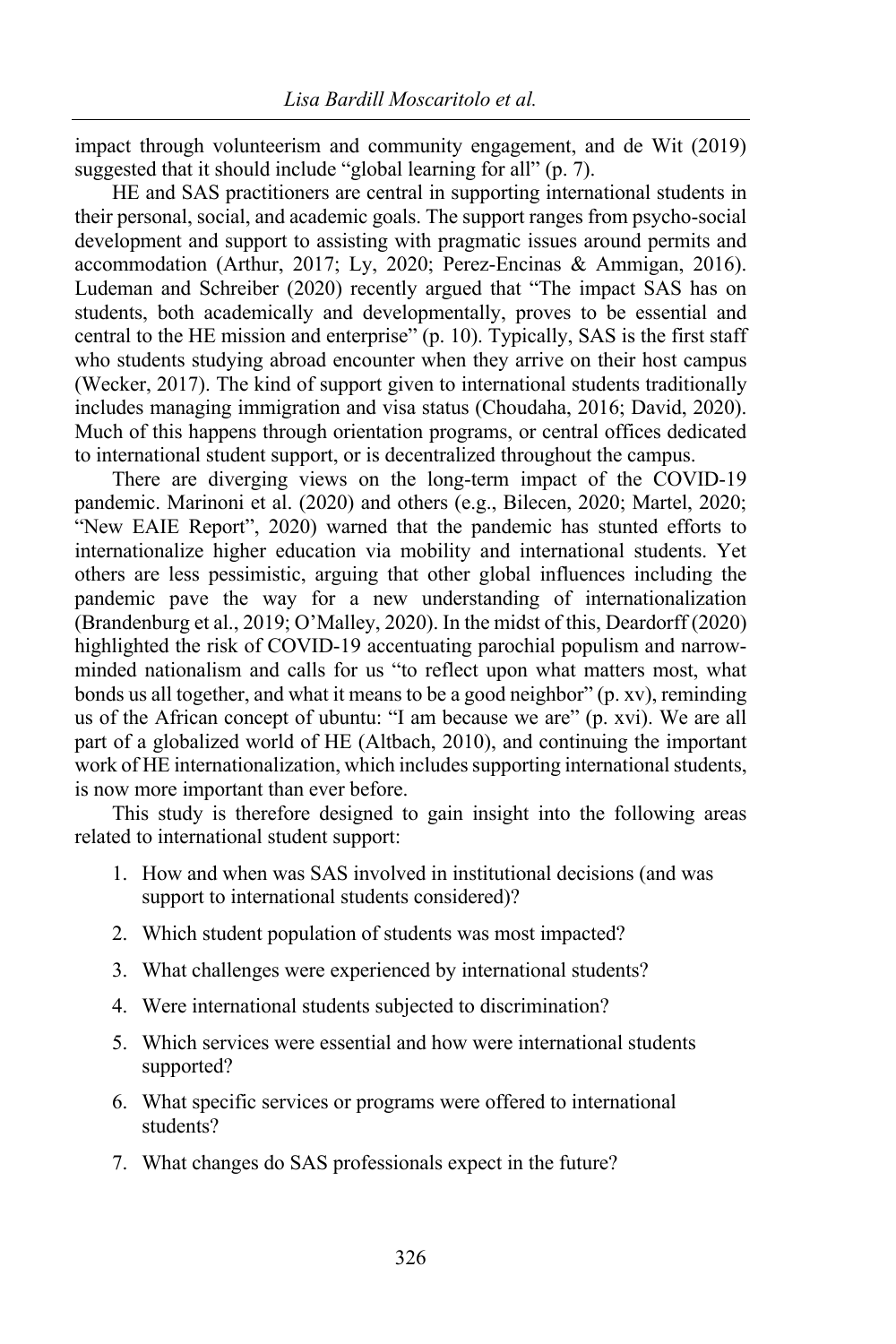## **METHODOLOGY**

At the start of the COVID-19 pandemic, a research team of four higher education student affairs experts from Germany, South Africa, the United Arab Emirates (UAE), and the United States sought to understand the impact of COVID-19 and the related lockdowns, restrictions on practice, perceptions, and engagement of SAS in higher education across the globe.

## **Sampling and Sample**

An online survey was distributed using the referral sampling method (also called snowball sampling) (Creswell, 2013). A non-probability sampling technique was used to generate a stratified but non-random convenience sample that reflects the broad spectrum of student affairs professionals globally but is not strictly speaking statistically representative. The referral sampling method is appropriate to reach 'hard to reach' groups during extraordinary times (Creswell, 2013). While the sample is not suitable for theory testing or making statistically reliable generalizations, it is appropriate to explore different kinds of practices as well as variations between contexts, and it enables theory and hypothesis development.

As a starting point, the survey was distributed by the International Association of Student Affairs and Services (IASAS) to its membership, as well as through email and social media (mainly Facebook, Twitter, and LinkedIn) and networks known to the researchers. In addition, more than 20 national and international SAS associations that are members of IASAS shared the survey with their respective membership and researchers distributed it further to their networks. This combination of methods facilitated rapid responses that reached a level deemed adequate (Goodman, 2011; Salganik & Heckathorn, 2004). It allowed the researchers to reach SAS professionals in countries and regions that could not have been reached in a timely manner by other means (compare for alternatives Baltar & Brunet, 2012; Salganik & Heckathorn, 2004).

After cleaning almost 1,000 responses for duplicates and incompleteness, there remained 781 responses (of which 46% fully completed the questionnaire and the rest completed it partially). Statistical Package for Social Sciences (SPSS) and NVivo tools were used for analysis. SPSS was used for descriptive statistics and cross-tabulation in quantitative analysis. NVivo was used for coding and thematic analysis of qualitative text responses.

The researchers used United Nations Educational, Scientific and Cultural Organization [UNESCO's] (2018) and IASAS' geographical regions as the primary guides to organize responses into seven world regions (i.e., Africa, Asia, Europe, Middle East, Oceania, North America, and Latin America & Caribbean/LAC), which allowed for interregional comparisons. Table 1 lists the respondents by regions based on respective IP addresses. The researchers acknowledge that the regions are diverse, however, a country comparison would not have been useful as some countries (especially those that do not use English in higher education) have low participation numbers.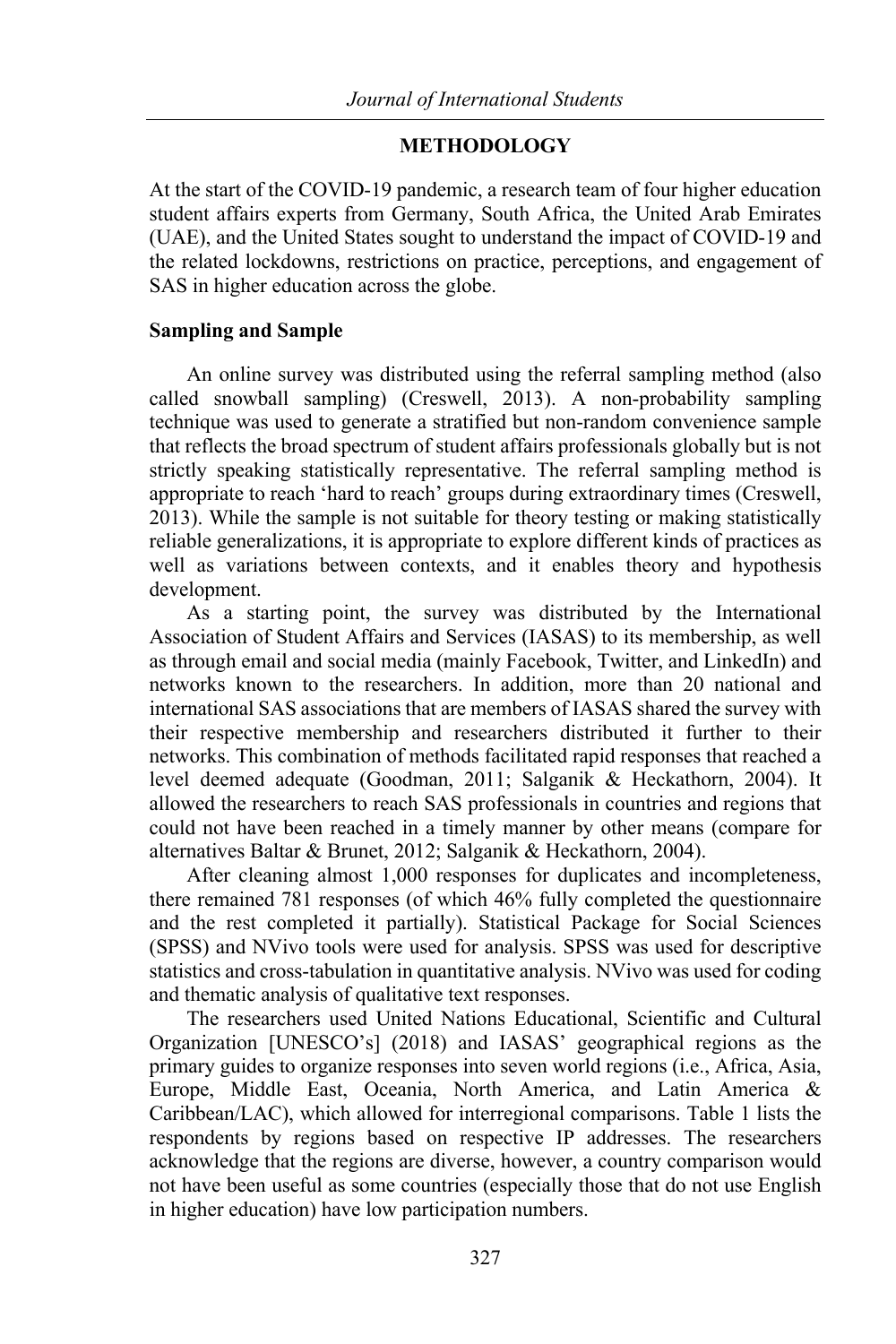| Region                      | Number of participants |
|-----------------------------|------------------------|
| Africa                      | 118                    |
| Asia                        | 144                    |
| Europe                      | 207                    |
| Middle East                 | 35                     |
| Oceania                     | 108                    |
| North America               | 149                    |
| Latin America and Caribbean | 20                     |
| <b>Total</b>                | 781                    |

## **Table 1: Number of Respondents by World Region, N = 781**

Of these respondents, 35% reported that they had less than 5% international students on campus, 21% reported that 10% of their student body was international, and 20% reported that 25% or more were international students on their campus.

#### **Instrument Design and Data Collection**

Participants were asked to complete a questionnaire hosted on the Qualtrics platform, consisting of 53 questions, after voluntarily consenting. The questionnaire comprised many qualitative, open-ended questions as well as several questions with multiple choice, rank, and grading options. Specifically, there were nine questions on HEI and SAS involvement in decision-making, four questions on SAS responses to the pandemic, three questions on the possible financial implications of the pandemic, and three questions on thoughts on how the pandemic will impact practices and approaches in the future. In addition, there were eight questions on residence halls/student accommodations, and eight questions on SAS professionals working remotely, three questions on student outreach and engagement with student leaders, and seven questions on the impact on unique student populations. Included in this questionnaire were nine questions specifically related to international students and internationalization. The questionnaire ended with a set of demographic questions.

SAS practitioners were able to participate in the survey during the month of May 2020 and they did not have to answer all questions.

#### **Analysis**

NVivo qualitative data analysis software was used to analyze the qualitative responses. Specifically, it was used to extract themes via word frequency counts which were recorded and are reflected in the findings below (Woolf & Silver, 2018). SPSS offers statistical analysis of data and generates tables, visual graphs,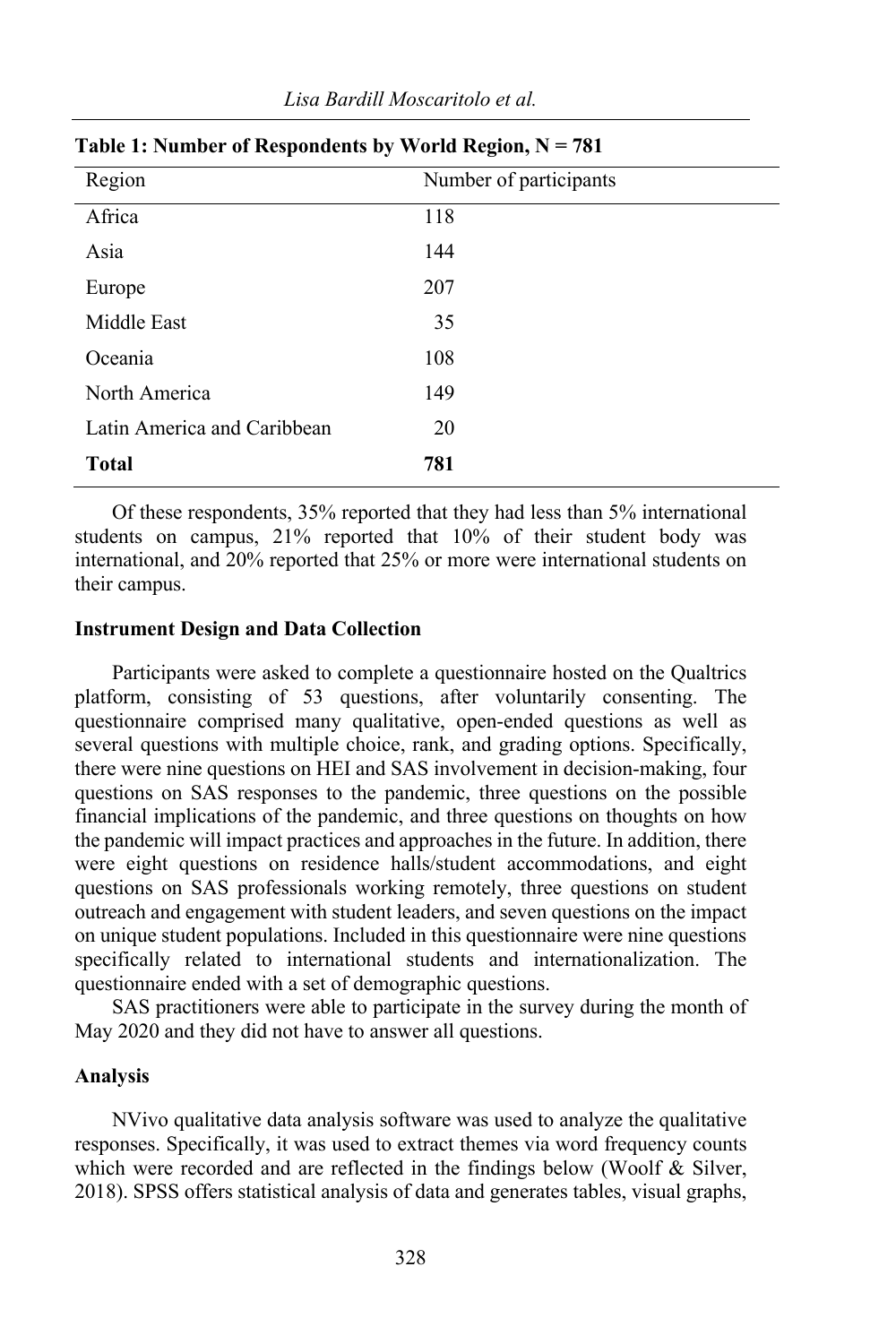and charts of the data which help us understand the SAS responses to COVID-19, i.e., describe observations rather than test hypothesis (Courtney & Gordon, 2013).

#### **Limitations**

Given the sampling methods used in order to access the hard-to-reach respondents under the uncertain conditions of the first COVID-19 wave, the data presented in this study are not fully randomized and should not be statistically generalized without further interrogation. As typical in exploratory empirical studies, statements of generality and comparison should be understood as propositions that require further testing (Bonevski et al., 2014).

## **Ethics**

This research was approved by the institutional research review board of the American University of Sharjah in the UAE, the home institution of one research team member.

## **FINDINGS OF THE GLOBAL SAS COVID-19 RESEARCH**

The coronavirus pandemic impacted international students in specific ways and higher education institutions and SAS rallied to devise innovative ways to support them. In this section, we discuss the experiences of SAS professionals around providing support to and engaging with the needs of international students. Provided that the data we discuss here are not statistically representative, we use the data to explore, describe, and try to understand the creative ways in which SAS engaged with the situation around international students across the globe and in specific regions.

## **SAS Involvement in Institutional Decision-Making**

The majority of respondents (86%) indicated that SAS was key in the institutional decision-making during the pandemic on their campuses. When making decisions for their student communities, reasons around "community safety," "teaching and learning," and "ethics and care" were the top three considerations for institutional decision-making in all world regions, in this order. For Europe, Oceania, and North America, these three reasons were followed by how the decisions impacted international students, and then impact on students living in residence halls. The other regions considered residence halls first then international students. Overall, SAS across the seven regions was involved in the institutional decision-making by the second month (82%) of the institution being impacted by COVID-19. Our results suggest that SAS played a central role earlyon in institutional decision-making around the pandemic and its impact on international students.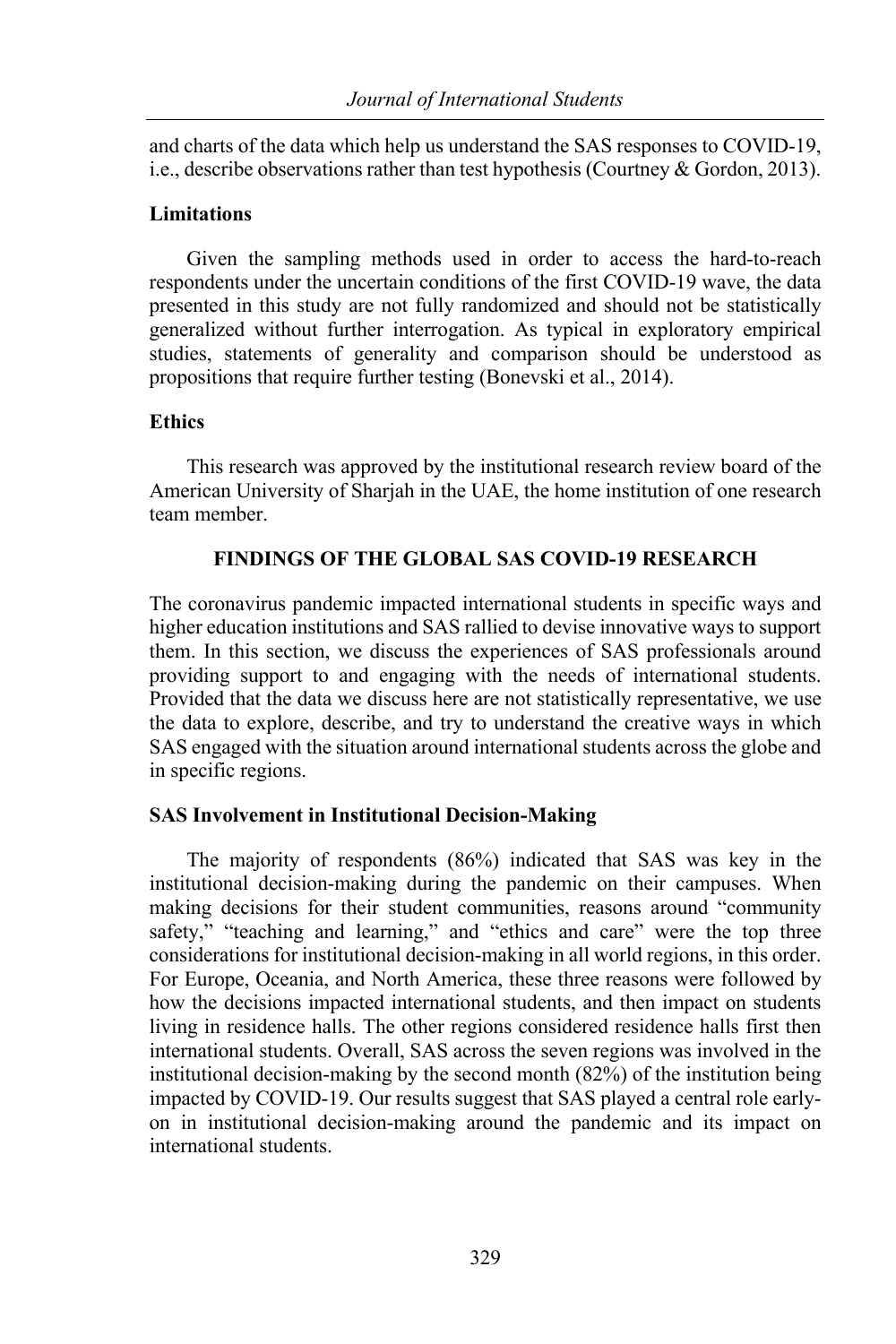## **Impact on International Students and Other Student Groups**

Research respondents identified international students as the student group that was impacted more significantly than others. Figure 1 shows that international students, in general, and Asian and Chinese students as a special group of international students, were identified as the student groups most impacted by the pandemic. The second group identified by respondents was students with lower socio-economic status (SES). This group was followed by students from difficult home situations that included violence, marginalized because of sexual identity, loss of a job, inadequate Wi-Fi, and students living and learning with disability. The categories are not mutually exclusive as there is some overlap; yet, there were clear regional variations, which are discussed below.



**Figure 1: Populations of Students Impacted by COVID-19**

## *Regional Variations*

Respondents from Europe indicated that international students were the student group most impacted, followed by the student group who had lost their jobs, and then students who were living in difficult home situations. International students were considered the most impacted group of students in Oceania, Latin America and the Caribbean (LAC), and the Middle East. This is also the case for North America, followed by the group of lower-SES students.

Responses from the Africa and Asia regions diverged from this finding. African SAS respondents indicate that lower-SES students were most impacted, the second group most impacted were students living in difficult home situations including students living in overcrowded households, students who lacked access to Wi-Fi, and those exposed to gender-based and family violence. The third group in the African sample was students with disabilities. In the Africa region, the SAS respondents identified international students only as the fourth group most impacted by the COVID-19 pandemic.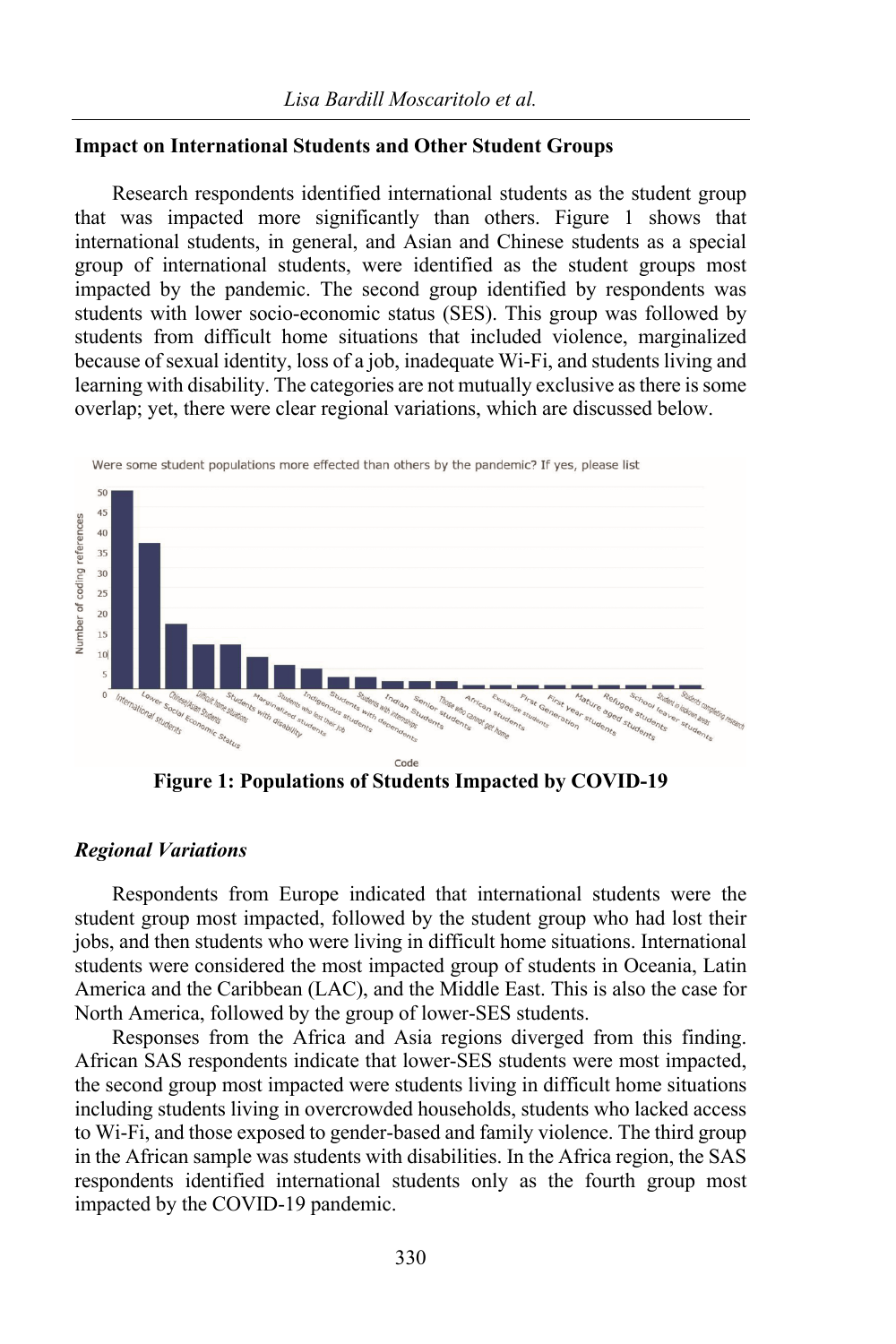Conversely in Asia, the data show that respondents from that region considered the student group most impacted as those living in difficult home situations, then lower-SES students, and third were international students.

The findings in this section illustrate several points. First, the fact that in all contexts SAS was involved from the earliest moments of the pandemic in institutional decision-making is an acknowledgment of the importance of SAS. Second, the finding that international students are considered the student group that was most impacted by the pandemic in five of the seven world regions is informative. The pattern of world regions also corresponds with patterns of international student mobility.

#### **Specific Challenges Facing International Students**

The survey asked SAS professionals what the most prevalent challenges were facing international students during the first wave of the COVID-19 pandemic. The respondents overwhelmingly noted emotional stress (96%), the challenges faced by international students to return home (88%), financial challenges (74%), and fear (67%) as impacts. This is explored further below and discussed in terms of emerging regional variations.

#### *Mental Health and Emotional Well-being*

Almost all of the responding SAS practitioners (96%) noted that international students faced enormous emotional stress during the pandemic. It is therefore not surprising that the most important essential SAS service noted by survey respondents across the globe was counseling services, which responded quickly to offer virtual mental health support. Along with the ongoing provision of mental health services, communication to international students was paramount according to the data. A North American colleague noted that among the specific support services established during the pandemic was the creation of "Specific Task Forces" for international students involving SAS and faculty partners who were assigned "to check in and support international students." Another respondent from North America referred to the increase of "First Alert Teams" in their SAS unit.

Other qualitative responses to the survey show the range of help developed for international students that included, for example, in Oceania, a "dedicated cross-functional team working with international students and communicating with them via phone, group chat, workshops and Moodle." A SAS staff member in the Middle East worked to pair up student leaders to answer questions and concerns in a peer support network, and offer support through "video content." In African universities and elsewhere, WhatsApp groups were created to communicate with students and answer specific queries, especially those from international students. Other help in North America included "storage for personal belongings for those who moved out" and "free food hampers for international students who needed it." In Asia specifically, SAS considered and supported the families of international students as well through outreach.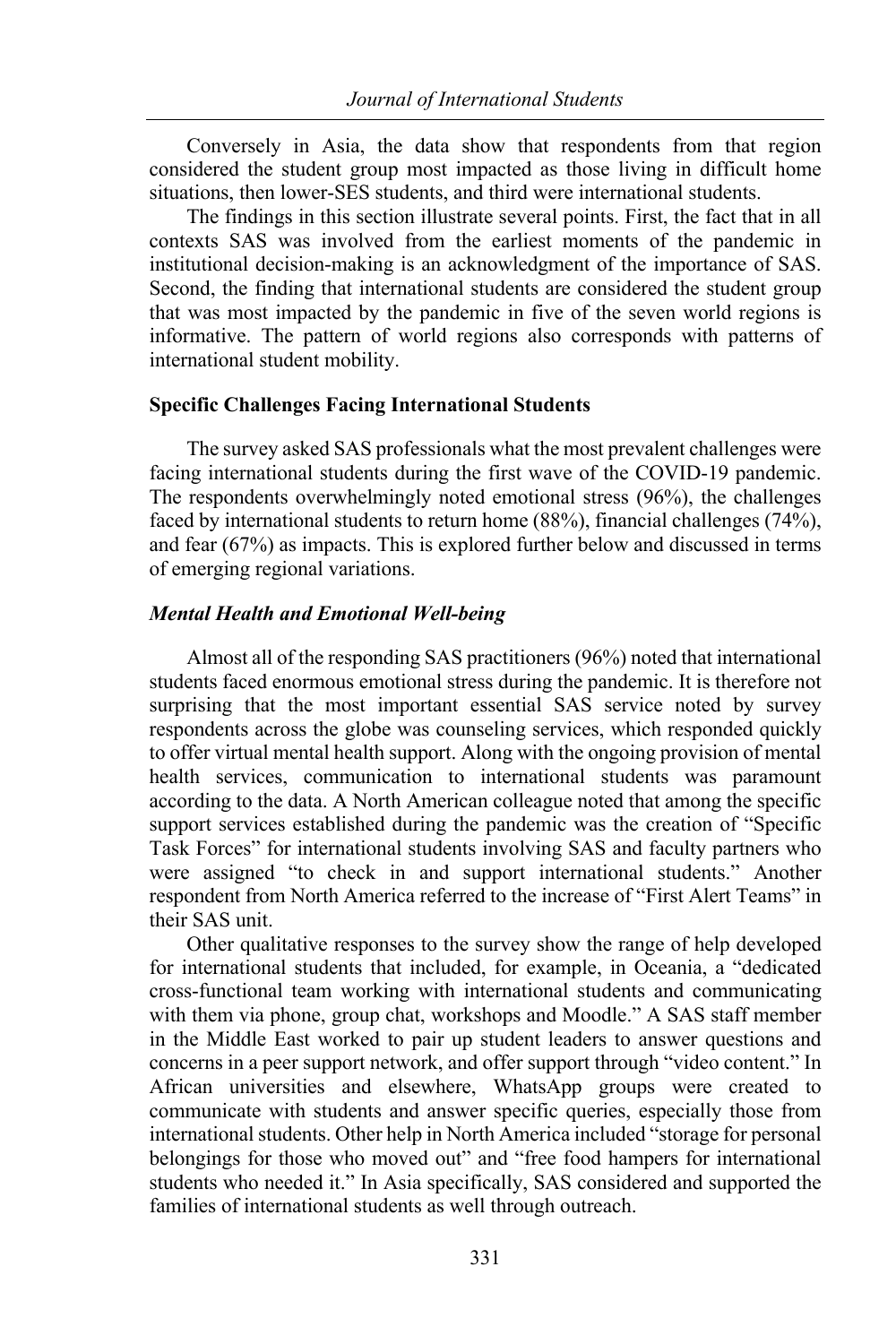## *Inability to Return Home*

A large majority of the survey respondents (88%) indicated that international students in their institution were impacted by the closing of borders and airlines not operating due to the pandemic. SAS navigated immigration issues for students during this time, assisted with continuing their studies, and ensured accommodations and food when needed. Indeed, there was a tremendous amount of support offered around immigration and the need to get students home. Respondents mentioned the following support services they offered to international students:

- "Facilitation of travel for aid from government and ability to study remotely from home country"; and "embassy connections" were comments from colleagues in LAC;
- "Regular communication about study permits" and "specific online sessions were offered to F-1 and J-1 students and advising was done remotely" were responses from North America staff. (Note: Under US law, F-1 and J-1 is a Visa status for international students studying in the US.);
- When returning home was not possible "due to war or other strife," a respondent from Middle East assisted by providing these students "with funds to reside with relatives in safer places."

This global survey further shows that SAS practitioners in all world regions assisted students in navigating ministry of health requirements and numerous visa challenges when they arose.

## *Financial Hardship*

Seventy-five (75%) of respondents indicated that international students were suffering financially during the pandemic. SAS offered emergency grants to students for transportation, housing, and food. When asked how their institution supported international students a SAS practitioner in Oceania noted that "70+% of applicants" who applied for hardship monies were international students. Another Oceania colleague mentioned that other forms of help were offered by their institution, like grocery vouchers and food banks.

Even before COVID-19, financial resources were one of the challenges for international students (Hsiao-ping et al., 2015). In Europe, about 59% of students work to support themselves (Gil, 2014). European SAS professionals noted that due to the pandemic, many students lost their part-time jobs, which impacted their ability to meet expenses. SAS practitioners in Europe assisted students in obtaining government emergency grants and other forms of financial assistance.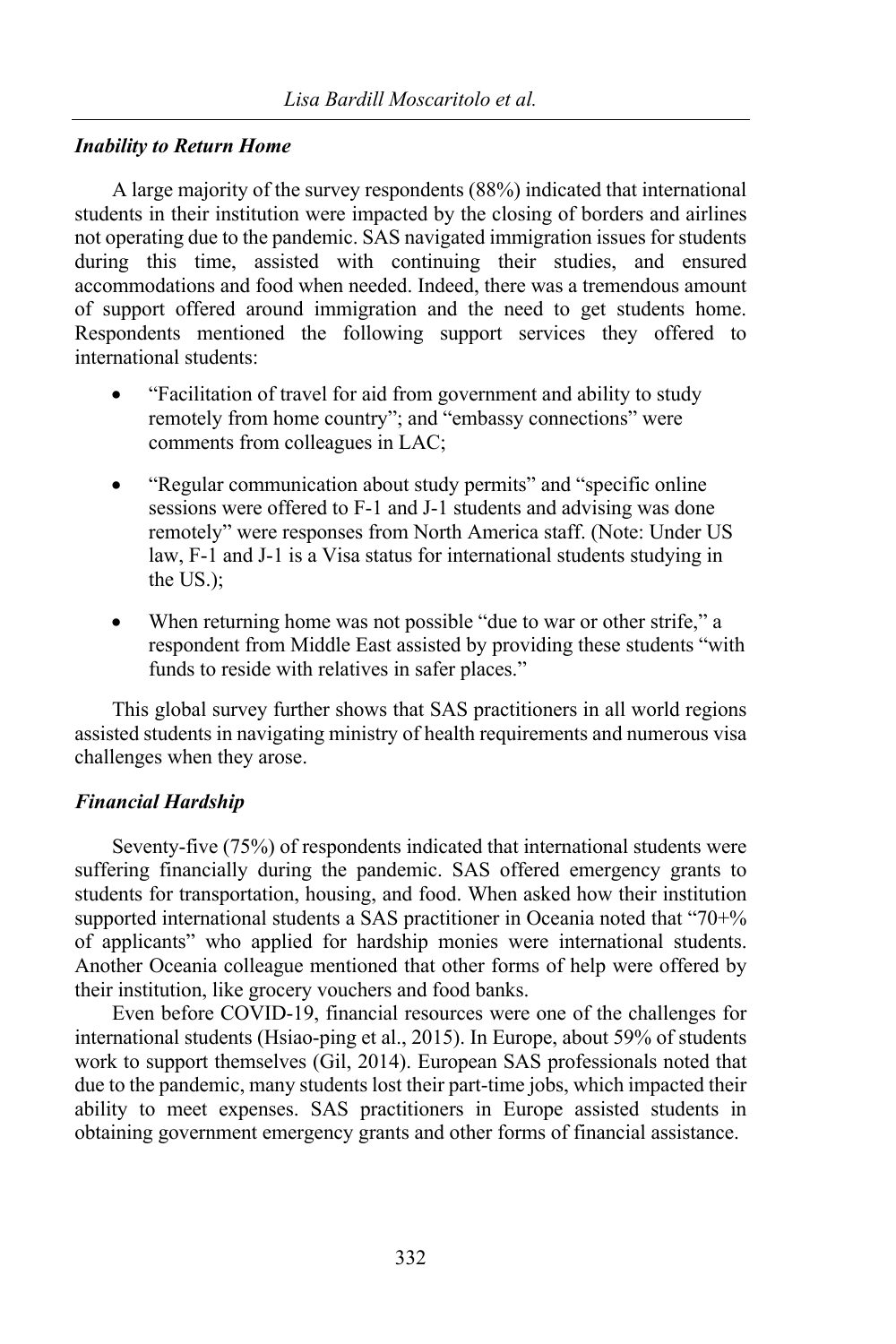#### *Fear and Uncertainty*

Along with the other three factors, respondents noted that fear was affecting international students in their institutional contexts. Even though there were no specifics in the multiple-choice questions on why this group of students faced fear, some of the qualitative responses suggest that the international students' fear was founded in the uncertainties they faced; how they would be able to study if they were away from campus, their inability to return home in some cases, and for some, food and housing insecurity. Adjusting to a new culture and acculturating (Berry, 2006) is a pressure that any new international student faces. The academic, day-to-day, and economic stresses facing the students were, of course, greatly intensified during the global health pandemic (Cao et al., 2020).

Survey results show that SAS worked to mitigate challenges facing international students while adapting to a different work mode. The uncertainty around if and how they were going to be able to finish the semester, fund housing and other necessities, along with the inability to be with family and networks familiar to them, clearly exasperated international students by May 2020 in the height of the pandemic. As noted above, it is not surprising that the number one concern for those from the sample was the mental health of international students.

#### **COVID-19 Discrimination**

A factor that may have aggravated the fears and impact on their mental wellbeing may have been discrimination experienced by international students in some contexts. International students make decisions on where to attend college based, among other reasons, on how welcoming the country is to international students (Choudaha, 2017; "International Student Survey-QS", 2020). International students typically chose to study across borders to improve socioeconomic status for themselves and their families (Brown & Jones, 2017; Choudaha, 2016). According to an IEE study, one of the reasons a student chooses to study overseas is to improve their chances to find work back home (Arthur, 2017; Chao et al., 2017). International students are often facing financial struggles and need to find ways to fit in and adjust academically and socially (Hsiao-ping et al., 2015). With the recent wave of nationalism and populism around the world even though in some countries like the US new presidential changes may make the country more welcoming, many communities do not see the value of international students (Mittelmeier & Cockayne, 2020; Mok, 2018), which can lead to a hostile environment.

Three-fourths of the global sample of SAS practitioners (75%) did not feel that their international students were subject to discrimination. Yet, out of the 25% who responded affirmatively when asked which ones of their international student populations were targets of discrimination, the majority answered students from Asia.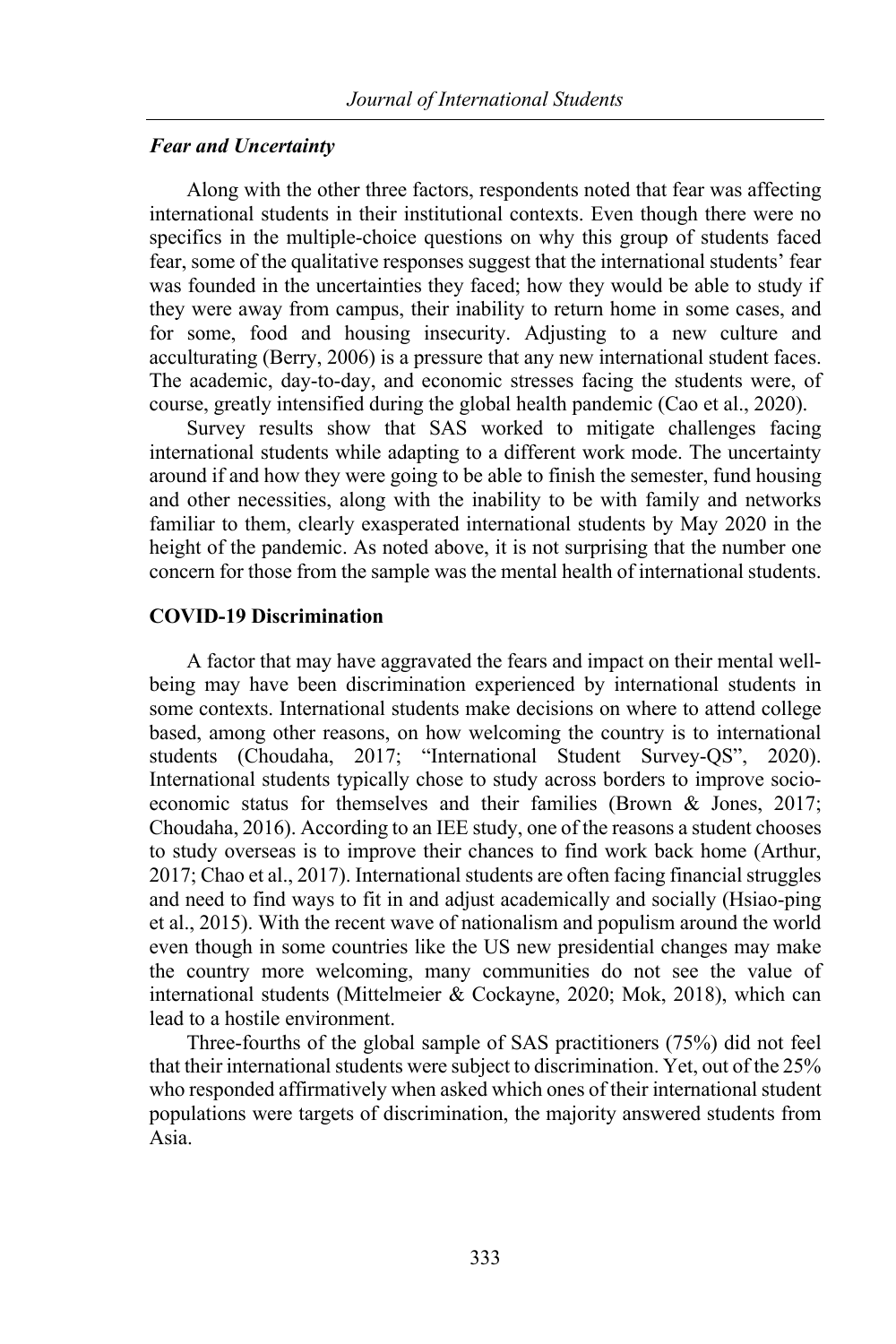#### *Regional Variations*

The 25% who noted that their international students faced discrimination were primarily from four regions: Oceania, North America, Asia, and Europe. No responses were received from Africa, LAC, and the Middle East.

A SAS professional from Oceania commented, "I have listed that Asian students experienced stigma, but this was not so much on campus, more in our country's social media and the reaction in community (e.g., people stopped frequenting Chinese restaurants and Chinatown areas)." Another respondent from Oceania noted, "International Chinese students were facing a lot of issues regarding entry into NZ during COVID19." The first comment could be more about the perceived discrimination felt by Chinese/Asian students that they heard about through media and in communities outside of the university; yet, these comments can send an unwelcoming message. Furthermore, a colleague in North America noted, "Yes, international students, and yes, Asian American/API students. Our campus didn't have any specific incidents of racism, but fear was increased, in general, for those populations and what has been happening."

The open-ended responses show that there may not have been many direct experiences of discrimination of international students as a result of the pandemic. However, some of the qualitative data indicate that the culture and political discourse around the coronavirus may have impacted international students, especially Asian/Chinese students. With a general increase in the level of xenophobia and prejudice toward international students (Beckstein, 2020; Deardorff, 2020), this can negatively impact well-being. A recent global study of social media posts confirmed that the overall public felt negative about overseas visitors to their country (Mittelmeier & Cockayne, 2020).

#### **Specific SAS Support Offered to International Students**

The survey asked SAS professionals what services SAS continued to offer during the lockdown and restrictions in the first wave of the COVID-19 pandemic and which services were specifically offered to international students.

#### *Essential Services*

When campuses moved to online teaching and learning, many SAS units were designated as "essential services." They typically included counseling and mental health services, health care, housing/student accommodation, and academic advising. The main essential SAS support offered to students across all seven regions was mental health and counseling services. Primarily, these services were offered virtually with some face to face (F2F) offering for emergency services, health care, and residential needs.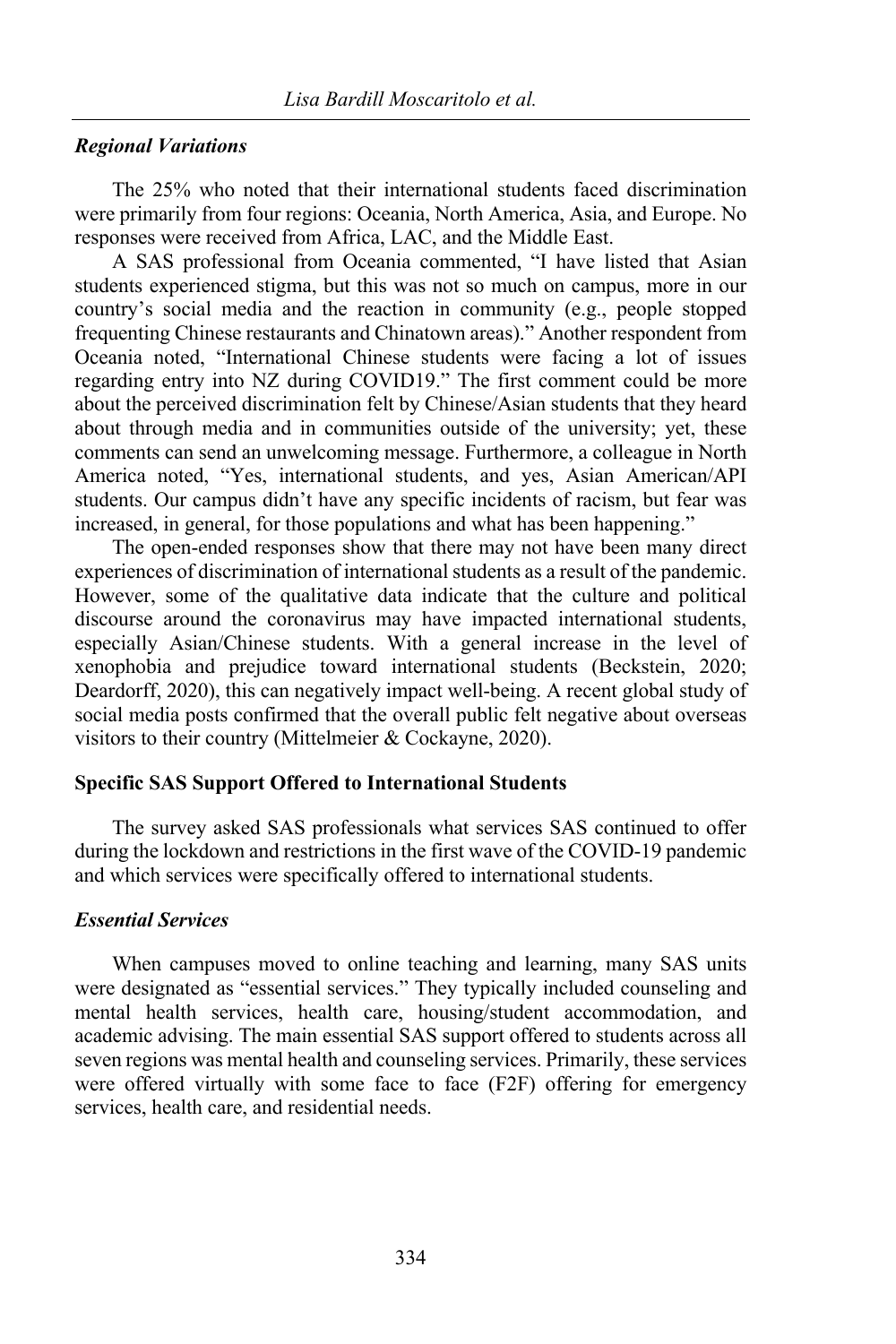Categorizing SAS functions as essential services and offering these via virtual avenues occurred across all regions. As of May 1, 2020, 76% of respondents noted that the specific support for international students took place virtually, 20% offered support virtually and F2F, and a small percentage (4%) provided help in person only.

**Regional Variations**. Although nominal, respondents from Asia (10%) and the Middle East (7%) noted slightly more F2F provision of support to international students than respondents from other regions of the world, where, on average, their share of F2F services was low (3.5%). When asked how international student support would be delivered for the remainder of 2020, respondents were hopeful that they could implement more programs and services in a hybrid manner. Of the global SAS respondents, just over half (51%) indicated they would be able to offer virtual services, 45% indicated they would offer both F2F and virtual and 4% said they would only offer F2F. Respondents in Oceania more than any other region responded with a higher percentage (65%) than the 45% for all regions that they would operate support for international students in a hybrid fashion.

Because of the timing of new health and travel regulations for Oceania respondents, SAS was managing both students from China who just arrived for the semester and students who were still in their country of origin. Thus, it was a challenge for SAS to remotely support both F2F students and those who were remote. Further comments indicate again that the well-being of international students was a major concern, so it is not surprising that the main essential service for students globally was counseling.

#### *How International Students Were Supported*

Figure 2 illustrates the ways in which SAS supported international students to help their transition to online learning, provide accommodation and offer food security, and deal with various other challenges that students faced to continue their education. Travel restrictions prevented many international students from returning to their host campus after Christmas breaks, "spring breaks" or the Lunar New Year celebrations, or other reasons that had taken students home. Others needed housing/student accommodation, and counseling and health services were again among the most frequently offered. Other assistance mentioned most often included financial assistance, staff support, support around academic issues, and immigration-related challenges.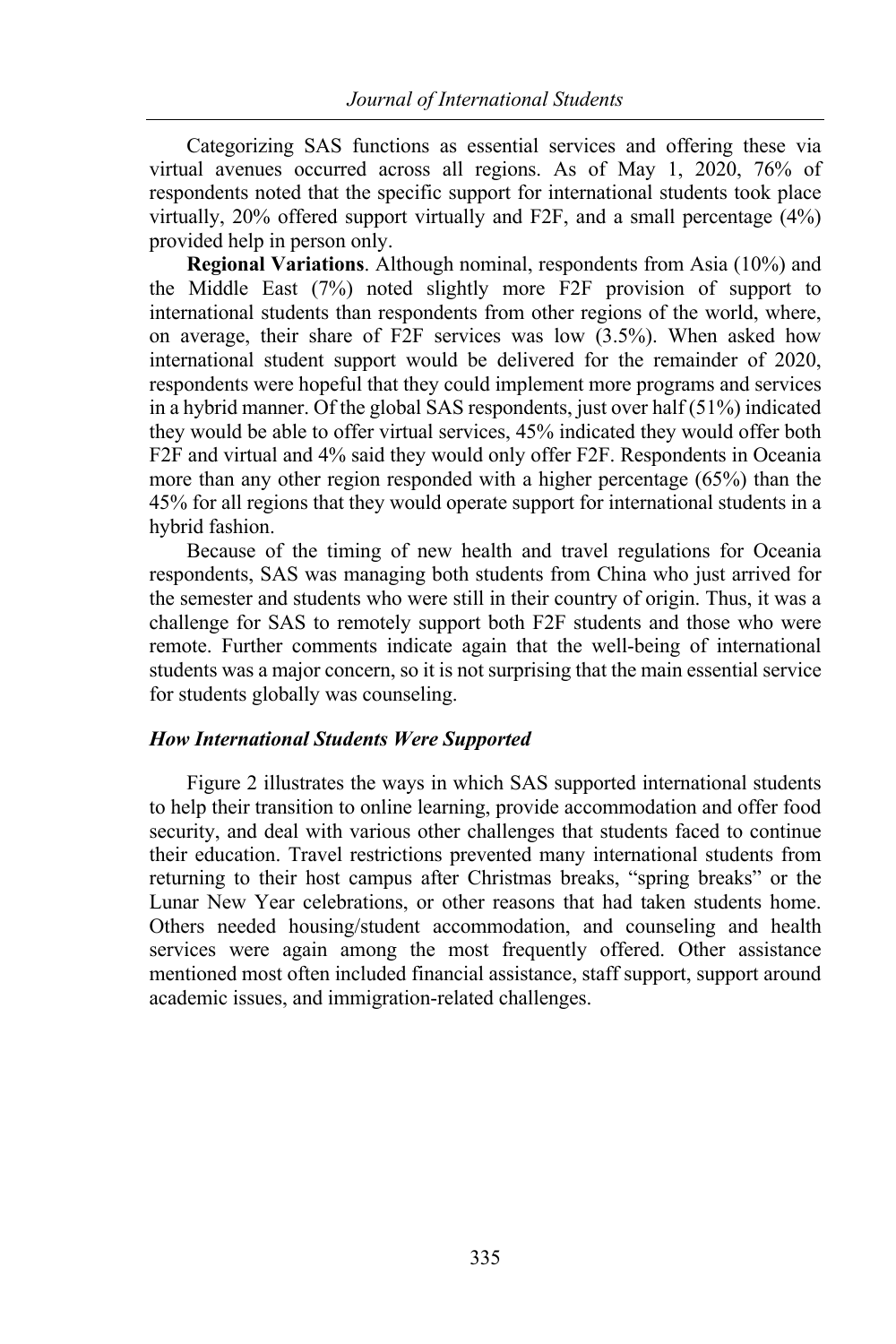

What student affairs and services support is being provided specifically for international students?

**Figure 2: SAS Specific Support for International Students**

**Regional Variations**. The diversity of higher education systems and institutional types across the globe provides for regional variances in the provision of services specific to international students during the pandemic. In Europe and Oceania, responses show that providing financial assistance was the most frequently provided service to international students. As mentioned above, this may be because in Europe, international students who support themselves lost part-time jobs. In Asia, student accommodation and financial help were not the primary service offered to international students. Instead, communication outreach to students, counseling services, and academic support ranked slightly higher. As one respondent from Asia indicated: "Students all have a 'case manager' from student affairs maintaining contact."

The top three services that North American SAS professionals continued to provide to international students, in particular, were student accommodations, communication outreach to students, and financial assistance. As indicated by a respondent in North America, "[Students were placed in] single rooms to ensure physical distancing and [provided meals at] staggered mealtimes for food pick up. We permitted international students to remain, without cost, because of border closures." Although counseling and mental health was the number one service offered to all students, SAS respondents indicated that housing and student accommodation was more of a concern for international students compared with local/domestic students due to travel restrictions.

The government and public restraints during the first wave of the pandemic were overwhelming and dictated much of what was going to happen for the international student population; whether they remained in their host country of study or returned home, or in the inverse case, whether they were confined to their home country or would be able to return to their chosen country of study eventually. As has been shown in this section, SAS professionals in different contexts and with different emphases were there to intervene and assist international students in meeting the guidelines, dealing with immigration policies and travel arrangements, or ensuring ongoing provision of accommodation, catering, as well as health and well-being services.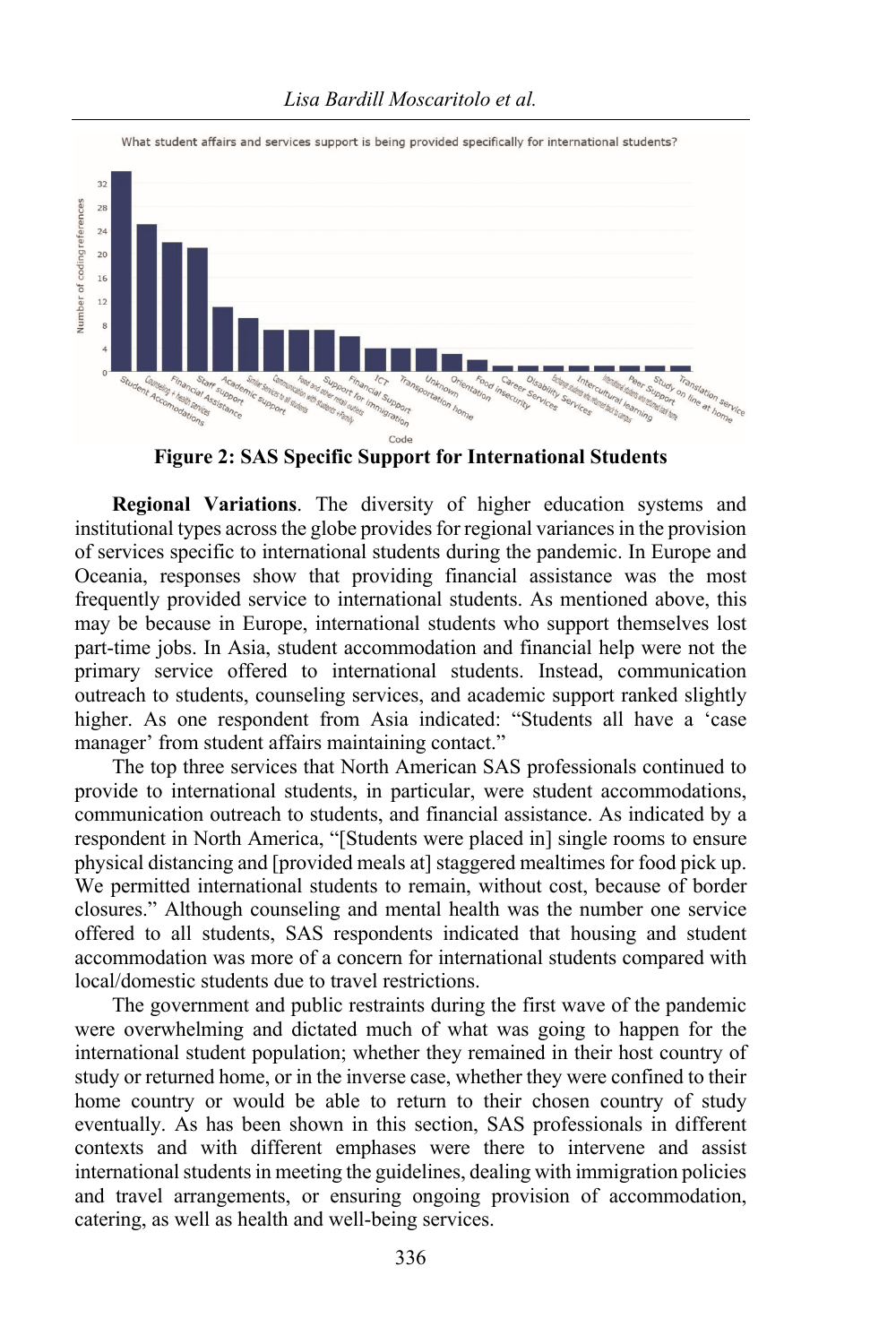## **The Post-Covid-19 Future of SAS Support to International Students**

When the survey was conducted in May 2020, every world region was still experiencing the first wave of the COVID-19 pandemic. Some countries were still under lockdown while in others lockdown restrictions had gradually begun to be lifted (Langer, 2020). Without a vaccine in the offing and a second wave looming, there was much uncertainty as to the lasting changes that the pandemic might have on higher education and international students.

In our study, SAS professionals commented that the way international students were supported would change as a result of the COVID-19 experience. In the process, they also made several critical comments. Thus, when asked about mistakes made by the institution or what they would do differently, a general comment was that HEIs and SAS needed to be smarter and more nuanced in their approach to serving international students to level the playing field for students from different backgrounds and abilities, and to ensure student success (also see, Bardill Moscaritolo & Roberts, 2016; Humphrey, 2020; Ludeman & Schreiber, 2020).

Our coding of open responses indicates a nuanced set of expectations. On the one hand, SAS practitioners hoped that the medium to long-term impact of the pandemic experience would be enhanced globalization efforts in the profession. On the other hand, respondents believed it was likely that there would be fewer international students that will negatively impact their institution's finances. In any case, they expected that there would be a restructuring of SAS organizations and that changes in services were likely. For example, a colleague from North America stated:

Fewer international students will mean less demand for those services in the short term. However, if anything this pandemic has taught us the world is a small place that is highly connected. We need a continued focus on internationalizing our campuses to build awareness, cultural understanding, and nurture a global perspective.

With respect to what the future may hold, foremost on the minds of SAS professionals were the financial impact of the pandemic on HEIs and the provision of SAS support to international students.

## *Institutional Financial Impact of Less International Students*

Three-fourths of the respondents (75%) believed that it would take more than two years for their institution to recover financially from the effects of the pandemic. Thus, SAS staff were concerned about layoffs and furloughs, especially in international student support and exchange offices/units, which they expected to be more affected. It is unclear if lack of international students was the main reason but based on the open-ended responses on internationalization and the future impact on SAS, a major fear for SAS professionals around the globe was that the impact of the pandemic would be restructuring and job losses.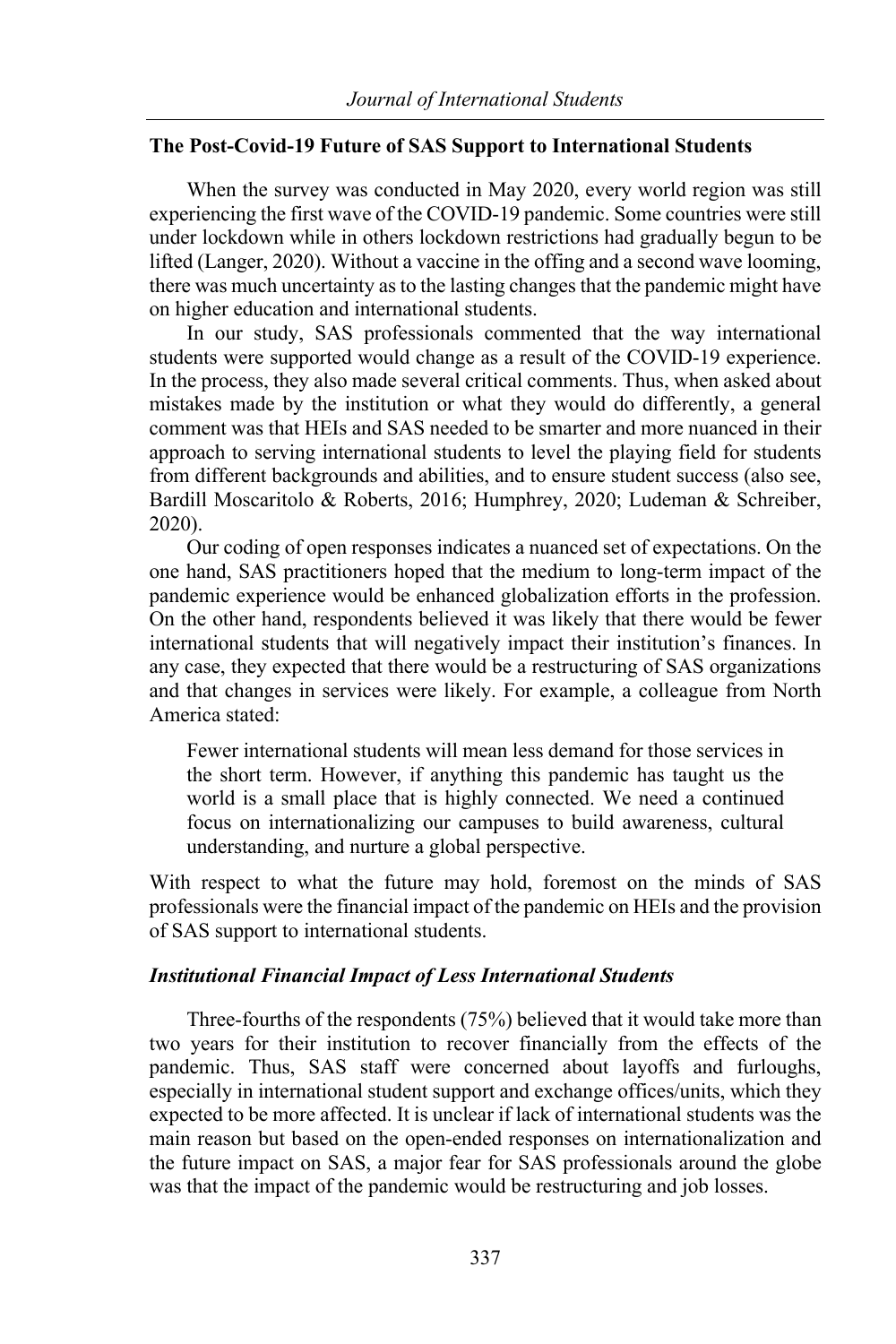In the European sample, international students were noted as the main population affected by COVID-19. With respect to the future, European respondents were therefore concerned about the impact of fewer international students on their internationalization efforts. Similarly, respondents from the Middle East noted that international students were the number one population affected by the pandemic. A respondent from the Middle East argued that less international mobility of students would increase the homogeneity of the campus and that this was concerning.

#### *Possible Restructure of SAS Impact on International Student Support*

As intimated above, the start of the pandemic required SAS practitioners to quickly adapt to delivering services and education in different ways. Remote working arrangements were hastily put in place as restrictions were implemented for staff and students on campus. With fewer international students, reduced budgets, a lack of F2F support (because of restricted activities on campus) has changed how students learn and develop outside of the classroom, which calls for SAS to support students differently. What has been learned from this experience and how will this translate into new models of support especially for international students? Will specific services for international students be combined into services for all students?

When asked to predict possible changes to SAS, themed coding of responses indicate that expected changes in how SAS might change involved more online provision of services and support for students. This can be seen, for example, in the following quote: "The philosophy or the basis of our work has been challenged and the how-to for our day-to-day work has drastically changed." This change in SAS philosophy and way of providing SAS will require creativity and reinvention. "It gives another way to think about [a] modern way to internationalize student affairs and services: that services can be given without social interaction."

## **DISCUSSION, IMPLICATIONS, AND FURTHER RESEARCH**

This global COVID-19 study provides evidence from SAS practitioners around the world that international students were among the student groups most affected by the pandemic. In world regions that are typically destinations for international students, this group was noted without fail as the most impacted. In the world regions from where more globally mobile students originate, international students were among the top five groups but typically not the most frequently mentioned. Nonetheless, global SAS professionals made international students a priority in their efforts to mitigate the impacts of the COVID-19 pandemic.

Top exporting countries can leverage these results to leverage and engage SAS practitioners to help support international students. The pandemic has demonstrated the value and centrality of SAS programs and services for student success. Hosting international students at scale is a major undertaking for any institution, and knowing the essential and germane supports needed by international students and working together with those providing these supports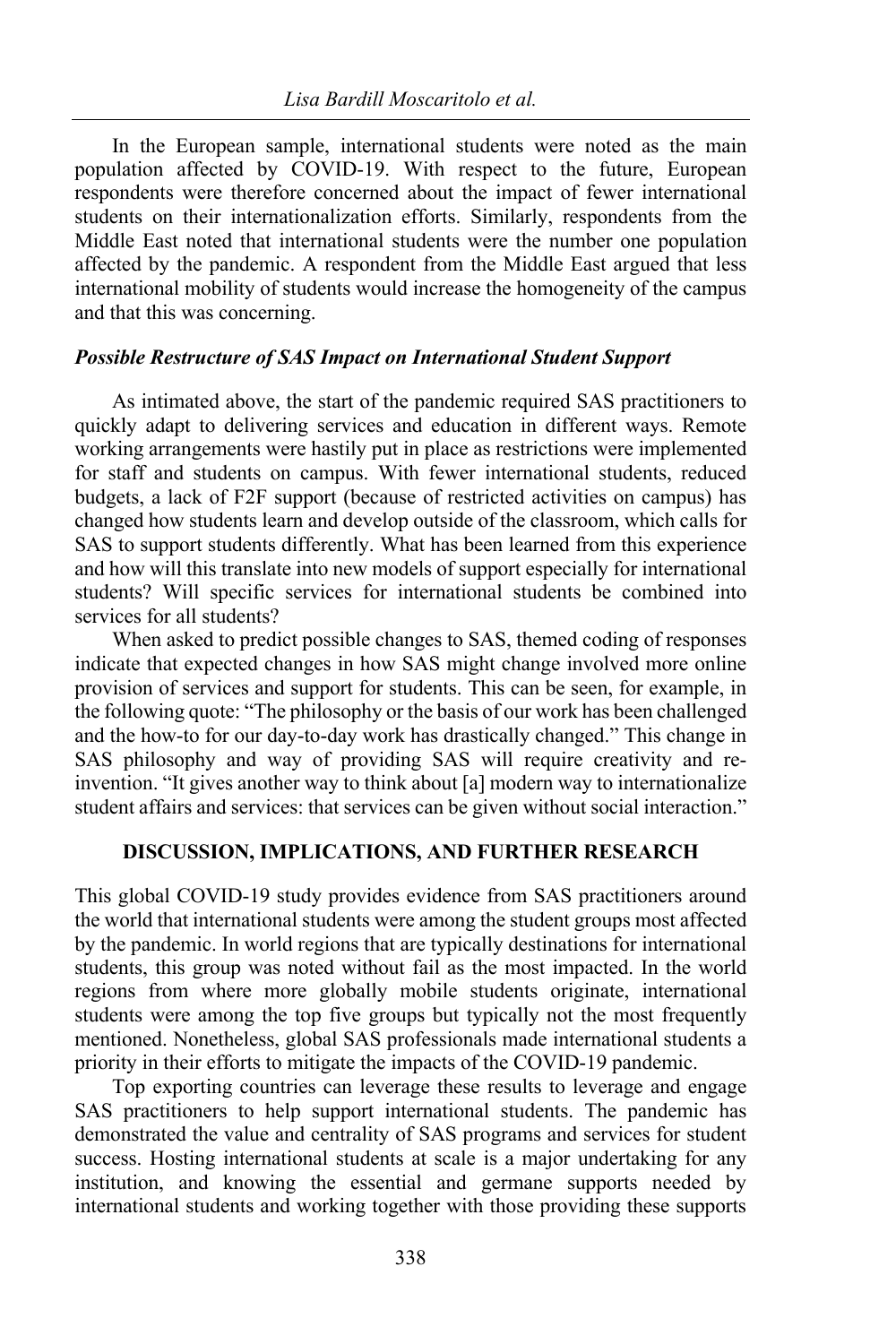can help policymakers and higher education professionals realize success for their institutions and students.

## **Focus on International Students and Support**

A strong implication of this research is the attention that the pandemic has brought to international students, reopening questions around the purpose and value of international student mobility, and the nature and delivery of specific SAS services to appropriately support international students facing unique challenges in the context of the pandemic. These same questions present themselves in a post-COVID-19 future. As shown in this study, SAS professionals around the globe expect a restructuring and potential consolidation of SAS services, in general, along with an increased use of hybrid (virtual and F2F) models of providing SAS to international students.

## **Post-COVID-19 Continued Focus on International Student Support**

The findings show the challenges experienced by international students during the pandemic, including their mental well-being, financial hardship, inability to return home (or to campus), related anxieties, and (a sense of) discrimination, and fear. With respect to lockdown travel restrictions and grants to alleviate students' financial hardships, there are lessons to be learned too. SAS professionals work with higher education institutional and system policymakers to decrease the impediments faced by international students whether it is in the way financial grants are determined and administered or interpreting immigration guidelines. The global birds' eye view of this study provides a rich source for developing and testing related propositions.

## **Partnerships for Improved Mental Health Services**

The mental health of youth and adolescents must be a priority around the world. How can new partnerships among public and private sectors assist HEIs in meeting the mental health needs of students and give special attention to international students' well-being, not just during a pandemic? Research by Cao et al. (2020) on the impact of COVID-19 on Chinese students concluded that 26% of those studied presented with anxiety as a result of COVID-19. They call for institutions and government to work together to solve the problem "to provide high-quality, timely crisis-oriented psychological services to college students" (p. 4).

This study showed that mental well-being was the most persistent challenge, and student counseling and mental well-being services were therefore a key essential service mentioned in most regions as HE swiftly moved away from F2F modes of instruction and operation to other programs and service delivery modalities, throughout the pandemic. The rapid response teams, peer counseling models, and so forth, developed in the process, which were able to respond to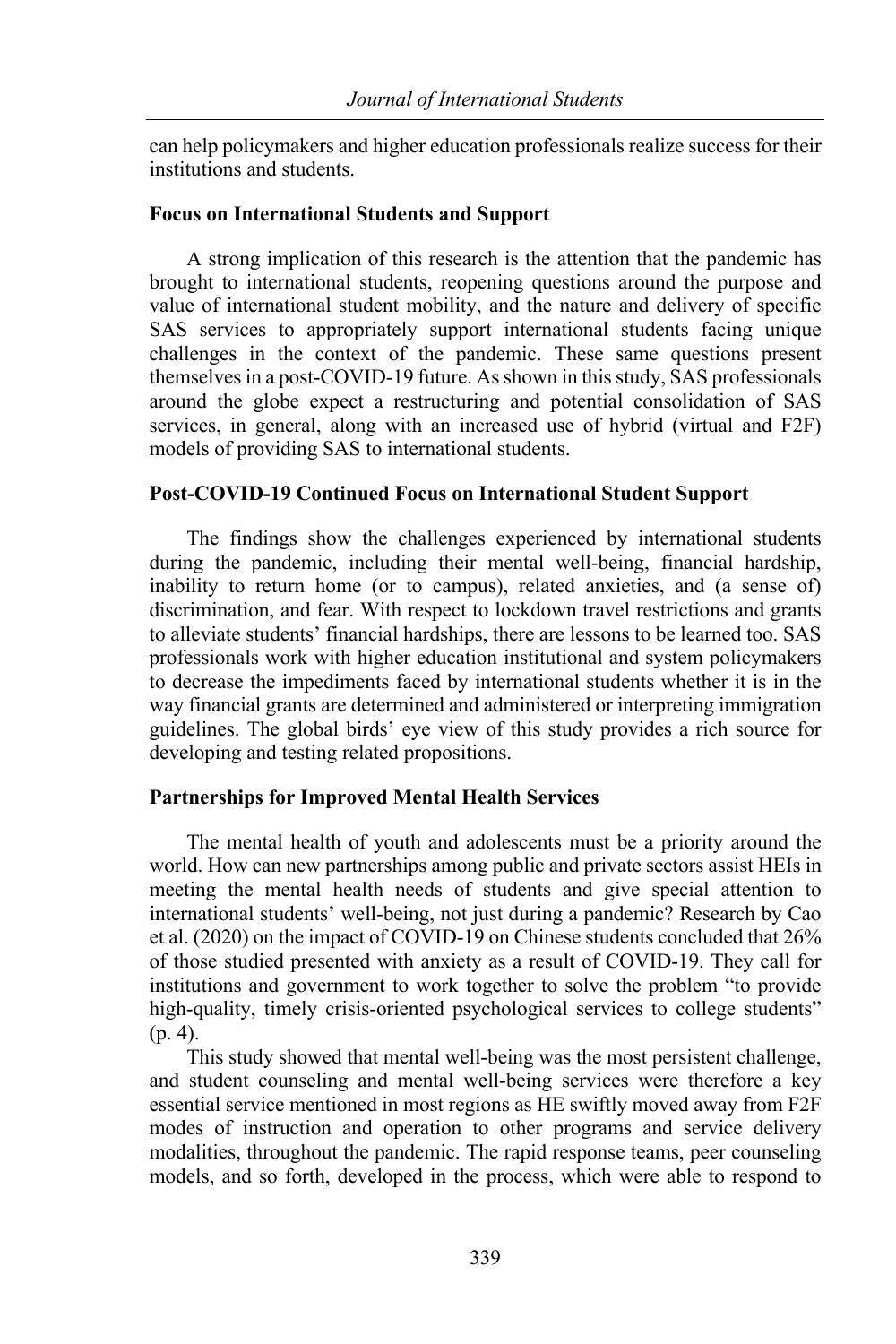international students' well-being challenges, need to be documented in-depth to diversify and enhance SAS provision to this group going into the future.

#### **Managing Racism Impacting International Students Must Be a Priority**

With the pandemic came more incidents of racism and xenophobia (Deardorff, 2020). We concur with Lee and Rice's (2007) call for institutions of higher education to evaluate how they manage racism impacting international students. Perhaps, with new relationships in place because of COVID-19 now is the time to have these conversations with internal and external stakeholders.

A common emergency across the globe presents tremendous challenge and hardship, yet provides an opportunity to review various perspectives and responses to the emergency. This study demonstrates that similar challenges for international students globally can be addressed and solved in different and culturally appropriate ways.

#### **CONCLUSION**

The primary objective of the study was to gain a comparative understanding of SAS response to the pandemic, particularly as it affected international students, to advise future practice. This survey describes and analyses the SAS responses to and engagements with international students at higher education institutions across the globe during the early days of the COVID-19 pandemic. International students were impacted in unique and distinct ways, primarily experiencing challenges around mental health, returning home, financial hardship, and dealing with acute issues around anxiety and uncertainty. Comparison across the world reveals that most regions listed international students as the most vulnerable group during the COVID-19 crisis at that time. The Africa and Asia region divert from this trend, with Africa listing students from lower-SES and students with disability, and Asia listing students living with difficult home situations as more vulnerable than international students at that time in that region. It emerges from these findings that SAS has played a vital role in mitigating the impact of COVID-19 on international students. Given that this research was done during crisis under time pressure, seeking responses from hard-to-reach participants, the results were not intended to test theory, but to illuminate the experiences of international students and the SAS responses to their needs along with regional variations. The understanding generated by this research guides higher education and SAS decision-makers to strengthen the support provided by SAS to international students.

#### **REFERENCES**

- Altbach, P. (2010). The realities of mass higher education in a globalized world (p. 256). *In higher education in a global society* (Ser. [tiaa-cref institute series on higher education]). Edward Elgar Publishing.
- Arthur, N. (2017). Supporting international students through strengthening their social resources. *Studies in Higher Education, 42*(5), 887–894. https:// doi.org/10.1080/03075079.2017.1293876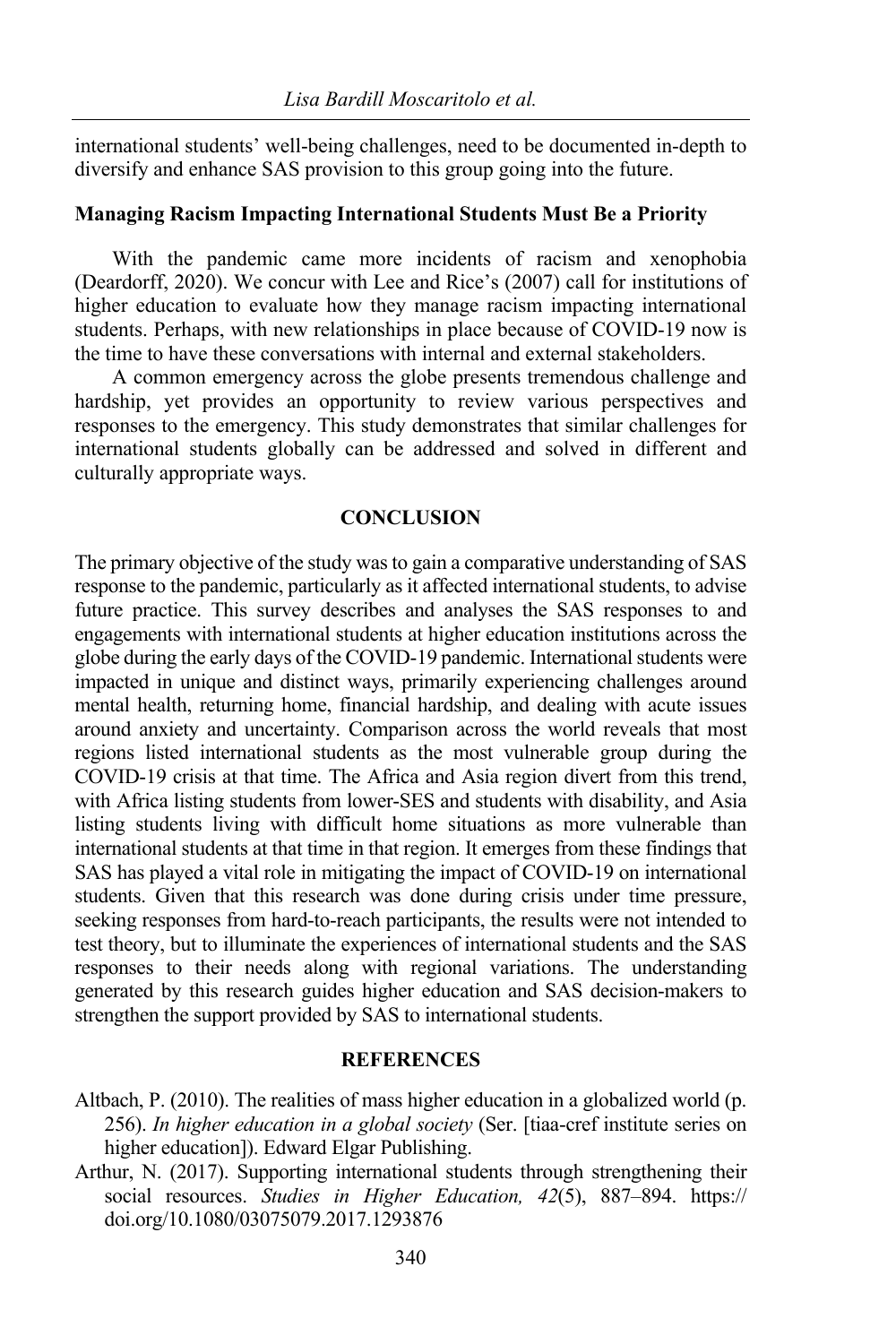- Baltar, F., & Brunet, I. (2012). Social research 2.0: Virtual snowball sampling method using Facebook. *Internet Research, 22*(1), 55–74. https:// doi.org/10.1108/10662241211199960
- Bardill Moscaritolo, L., & Roberts, D. (2016). Global competencies for student affairs and services professionals. In K. Osfield, B. Perozzi, L. Bardill Moscaritolo, & R. Shea (Eds.), *Supporting students globally in higher education: Trends and perspectives for student affairs and services* (pp. 109–126). NASPA Publishers.
- Beckstein, A. (2020, July 24). How are international students coping with the COVID-19 *pandemic?* https://www.timeshighereducation.com/student/ blogs/how-are-international-students-coping-COVID-19-pandemic
- Berry, J. W. (2006). Acculturative stress. In P. T. P. Wong and L. C. J. Wong (Eds.), *International and cultural psychology series. Handbook of multicultural perspectives on stress and coping* (pp. 287–298). Springer. https://doi.org/10.1007/0-387-26238-5\_12
- Bilecen, B. (2020, July 30). Commentary: COVID‐19 pandemic and higher education: International mobility and students' social Protection. https://doi.org/10.1111/imig.12749
- Blankenberger, B., & Williams, A. M. (2020). COVID and the impact on higher education: The essential role of integrity and accountability. *Administrative Theory & Praxis, 42*(3), 404–423. https://doi.org/10.1080/10841806. 2020.1771907
- Bonevski, B., Randell, M., Paul, C., Chapman, K., Twyman, L., Bryant, J., Brozek, I., & Hughes, C. (2014). Reaching the hard-to-reach: A systematic review of strategies for improving health and medical research with socially disadvantaged groups. *BMC Medical Research Methodology, 14*(42). https://doi.org/10.1186/1471-2288-14-42
- Brandenburg, U., Leask, B., Jones, E., & de wit, H. (2019, April 20). Internationalisation in higher education for society. *University World News Global Window on Higher Education*. https://www. universityworldnews.com/post.php?story=20190414195843914
- Brown, S., & Jones, E. (2007). Values, valuing and value in an internationalised higher education context. In E. Jones & S. Brown (Eds.), *Internationalising higher education* (pp. 1–6). Routledge.
- Cao, W., Fang, Z., Hou, G., Han, M., Xu, X., Dong, J., & Zheng, J. (2020). The psychological impact of the COVID-19 epidemic on college students in china. *Psychiatry Research, 287*. https://doi.org/10.1016/j.psychres.2020.112934
- Chao, C., Hegarty, N., Angelidis, J., & Lu, V. F. (2017). Chinese students' motivations for studying in the United States. *Journal of International Students, 7*(2), 257–269. https://doi.org/10.32674/jis.v7i2.380
- Choudaha, R. (2016). Campus readiness for supporting international student success. *Journal of International Students, 6*(4). https://doi.org/10.32674/ jis.v6i4.318
- Choudaha, R. (2017). Three waves of international student mobility (1999–2020). *Studies in Higher Education, 42*(5), 825–832. https://doi.org/ 10.1080/03075079.2017.1293872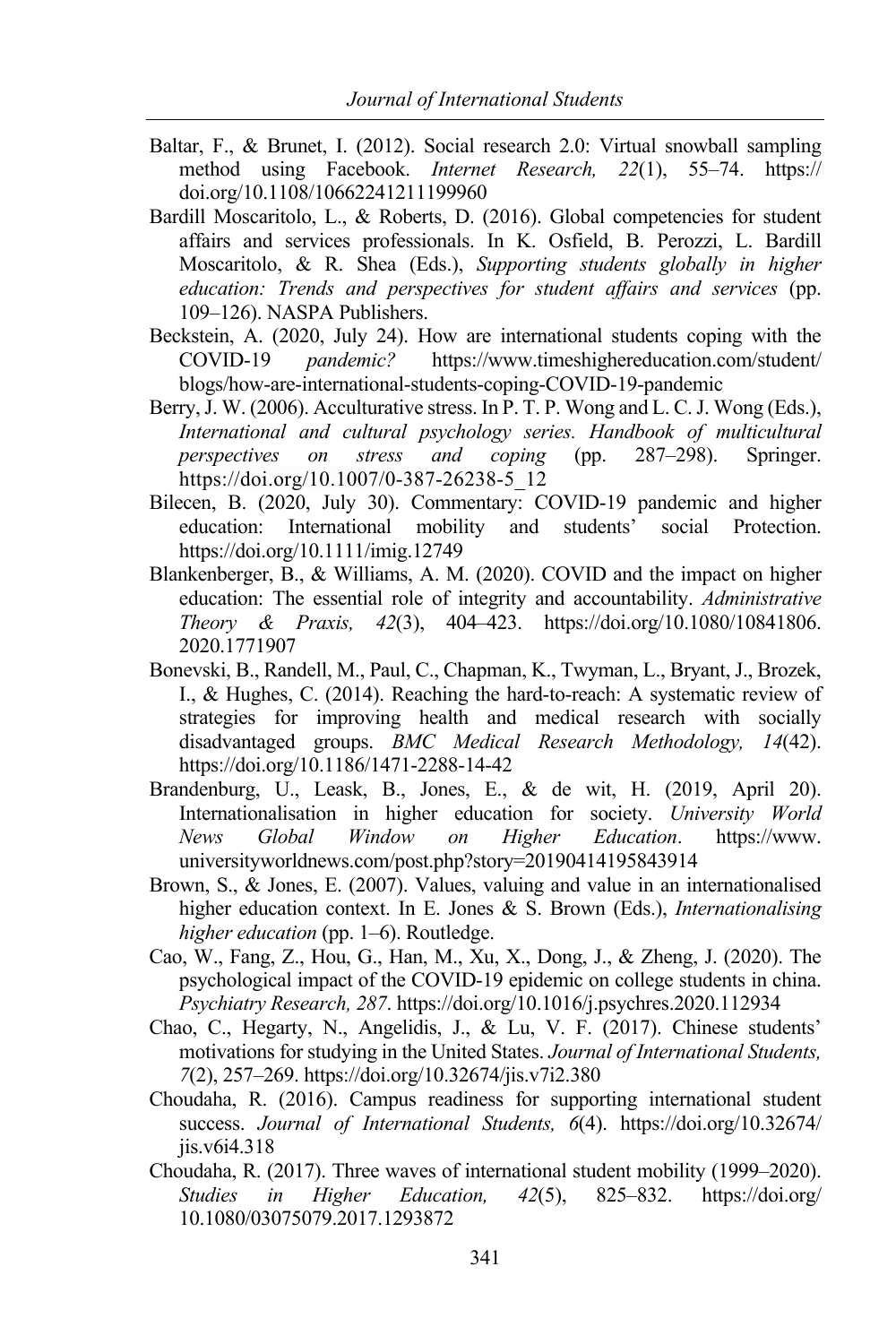- Courtney, M., & Gordon, R. (2013). Determining the number of factors to retain in EFA: Using the SPSS R-Menu v2 0 to make more judicious estimations practical assessment, research, and evaluation: Vol. 18, Article 8. https://doi.org/10.7275/9cf5-2m72
- Creswell, J. (2013). Research design: Qualitative, quantitative, and mixed methods approaches. Sage.
- David, D. M. (2020). A basic formula for effective international student services. *Journal of International Students, 10*(3). https://doi.org/10.32674/ jis.v10i3.2000
- Deardorff, D. K. (2020). (Re)learning to live together in 2020. *Journal of International Students*, 10(4), xv–xviii. https://doi.org/10.32674/jis.v10i4. 3169
- de Wit, H. (2019). Internationalization of higher education, a critical review. *Special Issue: Internationalization of Higher Education, 12*(3), 9–17. https://doi.org/10.21810/sfuer.v12i3.1036
- Fischer, K. (2020). Confronting the seismic impact of COVID-19. *Journal of International Students, 10*(2). https://doi.org/10.32674/jis.v10i2.2134
- Gil, N. (2014, August). One in seven students work full-time while they study. *The Guardian*, https://www.theguardian.com/education/2014/aug/ 11/students-work-part-time-employability
- Goodman, L. A. (2011). Comment: On respondent-driven sampling and snowball sampling in hard-to-reach populations and snowball sampling not in hard-toreach populations. *Sociological Methodology, 41*(1), 347–353. https://doi.org/10.1111/j.1467-9531.2011.01242.x
- Hsiao-ping, W., Garza, E., & Guzman, N. (2015). International student's challenge and adjustment to college. *Education Research International*, 2015. https://doi.org/10.1155/2015/202753
- Humphrey, D. (2020, August 17). Colleges must attend to three crucial areas. *Inside Higher Ed*. https://www.insidehighered.com/views/2020/08/17/higher-edresponds-COVID-it-should-focus-three-areas-ensure-quality-and-equity
- International Student Survey QS. (2020). http://info.qs.com/rs/335-VIN-535/images/QS\_EU\_Universities\_Edition-International\_Student\_Survey 2020.pdf
- Krsmanovic, M. (2021). The synthesis and future directions of empirical research on international students in the United States: The insights from one decade. *Journal of International Students, 11*(1), 1–23. https://doi.org/10.32674/ jis.v11i1
- Langer, M. (2020). Coronavirus: Lifting lockdowns, European countries go their own way. *Deutsche Welle*. https://www.dw.com/en/coronavirus-liftinglockdowns-european-countries-go-their-own-way/a-53264551-0
- Lee, J. J., & Rice, C. (2007). Welcome to America? International student perceptions of discrimination. *Higher Education, 53*(3), 381–409. https://doi.org/10.1007/s10734-005-4508-3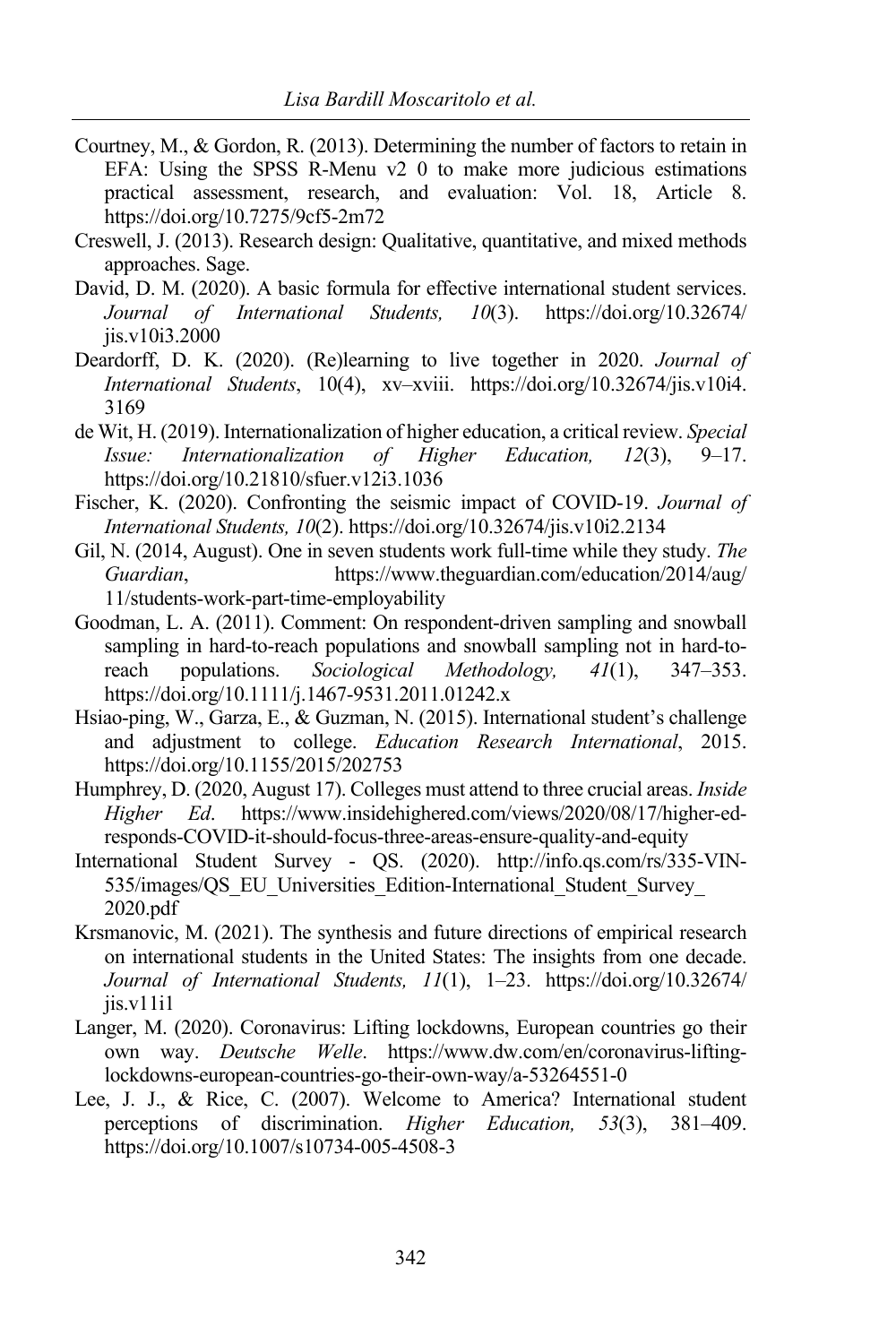- Ludeman, R., & Schreiber, B. (2020). Student affairs and services in higher education: Global foundations, issues and best practices (3rd ed.). Deutsches Studentenwerk Publishers.
- Ly, T. T. (2020). Teaching and engaging international students. *Journal of International Students, 10*(3), XII-XVII. https://doi.org/10.32674/jis.v10i3.2005
- Marinoni, G., van't Land, H., & Jensen, T. (2020). The impact of COVID-19 on higher education around the world. International Association of Universities Global Survey. International Association of Universities Publishers. https://www.iau-aiu.net/IMG/pdf/iau COVID19 and he survey report final\_may\_2020.pdf
- Martel, M. (2020) *COVID-19 effects on US higher education campuses,* (Report 3) IIE. https://www.iie.org/Research-and-Insights/Publications/COVID-19- Effects-on-US-Higher-Education-Campuses-Report-3
- Mittelmeier, J., & Cockayne, H. (2020). Global depictions of international students in a time of crisis: A thematic analysis of Twitter data during COVID-19, SRRN. https://doi.org/10.2139/ssrn.3703604
- Mok, K. H. (2018). Does internationalization of higher education still matter? Critical reflections on student learning, graduate employment and faculty development in Asia. *Higher Education Quarterly, 72*(3), 183–193. https://doi.org/10.1111/hequ.12170
- New EAIE report on the impact of COVID-19. (2020, March 24). https://www.eaie.org/blog/coping-COVID-report.html
- O'Malley, B. (2020, November 28). *Universities urge Biden to end curbs on foreign students*. https://www.universityworldnews.com/post.php? story= 20201128102119141
- Organisation for Economic Co-operation and Development (2020), *Education at a glance 2020: OECD indicators*, OECD Publishing. https:// doi.org/10.1787/69096873-en
- Perez-Encinas, A., & Ammigan, R. (2016). Support services at Spanish and US institutions: A driver for international student satisfaction. *Journal of International Students, 6*(4), 984–998. https://doi.org/10.32674/jis.v6i4.330
- Rebolledo-Gómez, C., & Ranchin, J. (2013, July 5). *Education indicators in focus*, (14). http://www.oecd.org/education/skills-beyond-school/educationindicators-focus-other-languages.htm
- Salganik, M., & Heckathorn, D. (2004). Sampling and estimation in hidden populations using respondent-driven sampling. *Sociological Methodology, 34*(1), 193–293. https://doi.org/10.1111/j.0081-1750.2004.00152.x
- Seeber, M., Cattaneo, M., Huisman, J., & Paleari, S. (2016). Why do higher education institutions internationalize? An investigation of the multilevel determinants of internationalization rationales. *Higher Education, 72*(5), 685– 702. https://doi.org/10.1007/s10734-015-9971-x
- Tesar, M. (2020). Towards a post-COVID-19 'new normality?': Physical and social distancing, the move to online and higher education. *Policy Futures in Education, 18*(5), 556–559. https://doi.org/10.1177/1478210320935671